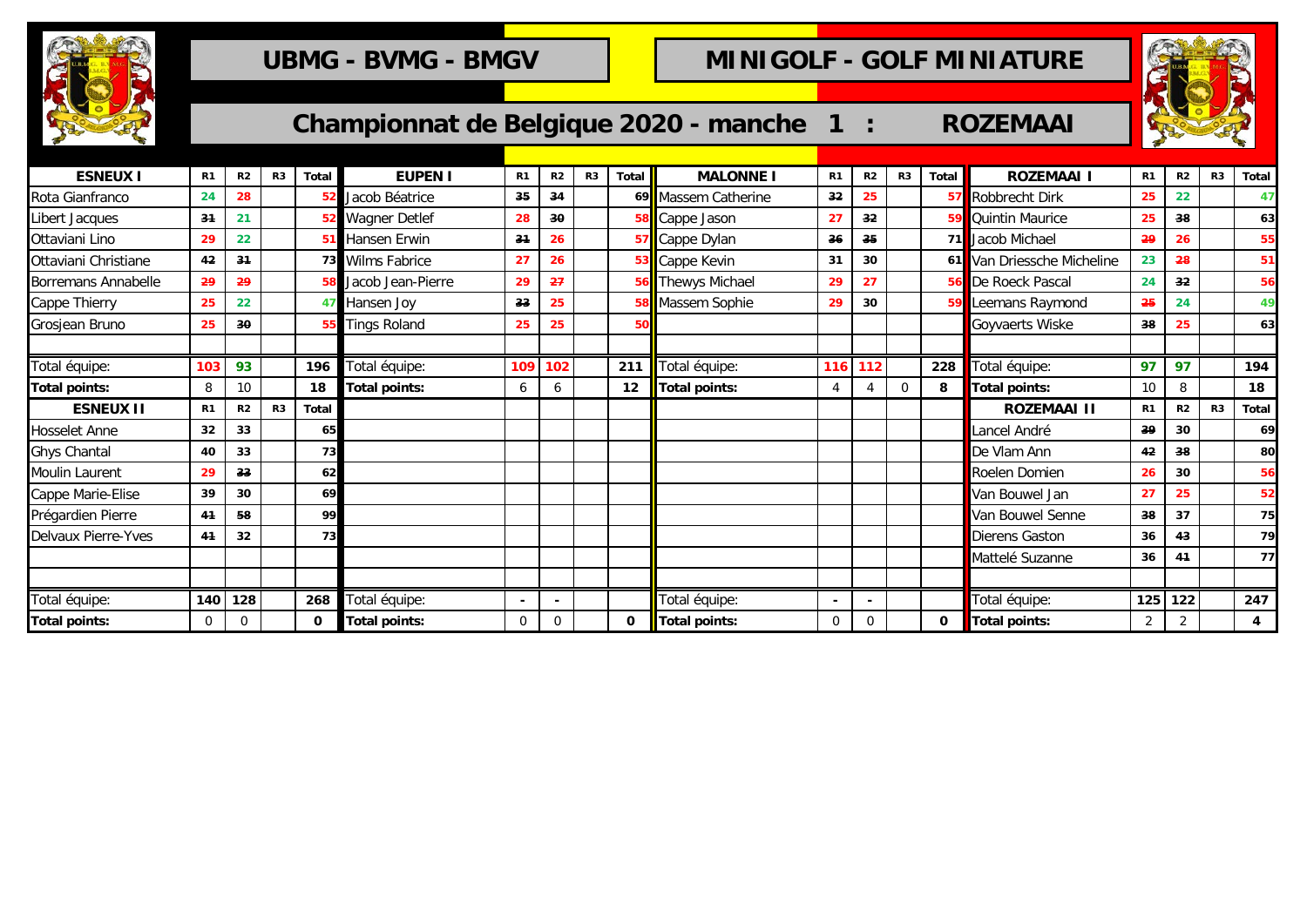**UBMG - Classement individuël - Championnat 2020: ROZEMAAI M1**

**P JOUEUR CLUB H/F Cat T1 T2 T3 Total** Ø 1 Cappe Thierry **ESNEUX** | H | HS2 | 25 | 22 | 0 | **47** | 23,50 2 Robbrecht Dirk **ROZEMAAI** H HS1 25 22 0 47 23,50 Leemans Raymond **ROZEMAAI** H HS2 25 24 0 **49** 24,50 Tings Roland **EUPEN** H HS1 25 25 0 **50** 25,00 Ottaviani Lino **ESNEUX** H HS2 29 22 0 **51** 25,50 Van Driessche Micheline **ROZEMAAI** D DS2 23 28 0 **51** 25,50 Schrobiltgen Sébastien **HARDENBERG (D)** H HS1 30 21 0 **51** 25,50 Libert Jacques **ESNEUX** H HS2 31 21 0 **52** 26,00 Rota Gianfranco **ESNEUX** H HS1 24 28 0 **52** 26,00 Van Bouwel Jan **ROZEMAAI** H H 27 25 0 **52** 26,00 Petit Mickael **HARDENBERG (D)** H H 27 25 0 **52** 26,00 12 Wilms Fabrice **EUPEN** H HS1 27 26 0 53 26,50 Janssens Greta **ROZEMAAI** D DS2 25 28 0 **53** 26,50 Nihoul Jean-Luc **HARDENBERG (D)** H HS2 25 28 0 **53** 26,50 Grosjean Bruno **ESNEUX** H H 25 30 0 **55** 27,50 Jacob Michael **ROZEMAAI** H H 29 26 0 **55** 27,50 Jacob Jean-Pierre **EUPEN** H HS2 29 27 0 **56** 28,00 Thewys Michael **MALONNE** H H 29 27 0 **56** 28,00 De Roeck Pascal **ROZEMAAI** H HS2 24 32 0 **56** 28,00 Roelen Domien **ROZEMAAI** H H 26 30 0 **56** 28,00 Hansen Erwin **EUPEN** H HS2 31 26 0 **57** 28,50 Massem Catherine **MALONNE** D DS1 32 25 0 **57** 28,50 Borremans Annabelle **ESNEUX** D DS1 29 29 0 **58** 29,00 Hansen Joy **EUPEN** D DS1 33 25 0 **58** 29,00 Wagner Detlef **EUPEN** H HS1 28 30 0 **58** 29,00 Cappe Jason **MALONNE** H H 27 32 0 **59** 29,50 Massem Sophie **MALONNE** D D 29 30 0 **59** 29,50 Cappe Kevin **MALONNE** H H 31 30 0 **61** 30,50 Moulin Laurent **ESNEUX** H H 29 33 0 **62** 31,00 Goyvaerts Wiske **ROZEMAAI** D DS2 38 25 0 **63** 31,50 Quintin Maurice **ROZEMAAI** H HS1 25 38 0 **63** 31,50 Hosselet Anne **ESNEUX** D DS2 32 33 0 **65** 32,50 Cappe Marie-Elise **ESNEUX** D DS1 39 30 0 **69** 34,50 Jacob Béatrice **EUPEN** D DS2 35 34 0 **69** 34,50 Lancel André **ROZEMAAI** H HS2 39 30 0 **69** 34,50 Cappe Dylan **MALONNE** H H 36 35 0 **71** 35,50 Delvaux Pierre-Yves **ESNEUX** H H 41 32 0 **73** 36,50 Ghys Chantal **ESNEUX** D DS2 40 33 0 **73** 36,50 Ottaviani Christiane **ESNEUX** D DS2 42 31 0 **73** 36,50 Van Bouwel Senne **ROZEMAAI** H HJ 38 37 0 **75** 37,50

 Mattelé Suzanne **ROZEMAAI** D DS2 36 41 0 **77** 38,50 Dierens Gaston **ROZEMAAI** H HS2 36 43 0 **79** 39,50 De Vlam Ann **ROZEMAAI** D DS1 42 38 0 **80** 40,00 Prégardien Pierre **ESNEUX** H H 41 58 0 **99** 49,50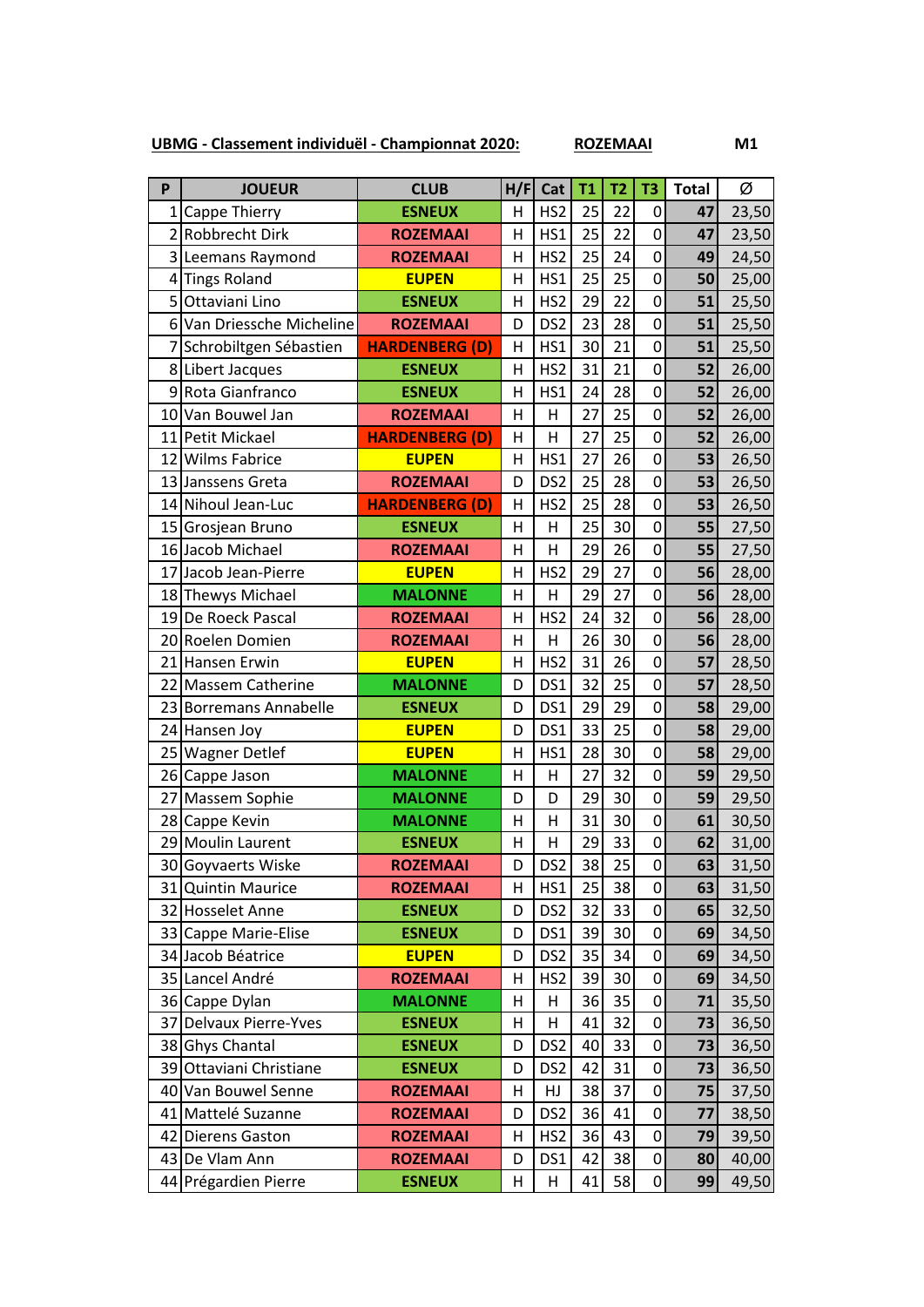

## UBMG - BVMG - BMGV **COLE MINIGOLF - GOLF MINIATURE**



| <b>ROCKET</b>         |                |                 |                |              |                      |                |                |             |              | Championnat de Belgique 2020 - manche 2 : |                |                |                 |       | <b>MALONNE</b>          |                |                |                |              |
|-----------------------|----------------|-----------------|----------------|--------------|----------------------|----------------|----------------|-------------|--------------|-------------------------------------------|----------------|----------------|-----------------|-------|-------------------------|----------------|----------------|----------------|--------------|
|                       |                |                 |                |              |                      |                |                |             |              |                                           |                |                |                 |       |                         |                |                |                |              |
| <b>ESNEUX I</b>       | R <sub>1</sub> | R2              | R3             | <b>Total</b> | <b>EUPEN I</b>       | R <sub>1</sub> | R <sub>2</sub> | R3          | <b>Total</b> | <b>MALONNE I</b>                          | R <sub>1</sub> | R <sub>2</sub> | R <sub>3</sub>  | Total | <b>ROZEMAAI I</b>       | R1             | R <sub>2</sub> | R <sub>3</sub> | <b>Total</b> |
| Libert Jacques        | 24             | 32              | 25             |              | Jacob Béatrice       | 44             | 31             | 37          |              | 112 Cappe Dylan                           | 34             | 32             | 33              | 99    | Robbrecht Dirk          | 33             | 33             | 29             | 95           |
| Rota Gianfranco       | 38             | 27              | 25             | 90           | <b>Wagner Detlef</b> | 31             | 28             | 31          |              | 90 Cappe Jason                            | 32             | 35             | 26              | 93    | Quintin Maurice         | 35             | 25             | 23             | 83           |
| Cappe Thierry         | 28             | 27              | 26             |              | 81 Hansen Erwin      | 27             | 29             | 28          |              | 84 Thewys Michael                         | 32             | 25             | 30              | 87    | Van Driessche Micheline | 31             | 30             | 3 <sub>1</sub> | 92           |
| Ottaviani Lino        | 27             | 26              | 31             |              | 84 Wilms Fabrice     | 33             | 28             | 24          |              | 85 Massem Sophie                          | 26             | 35             | 30              | 91    | Jacob Michael           | 24             | 24             | 21             | 69           |
| Ottaviani Christiane  | 29             | 32 <sub>2</sub> | 33             |              | 94 Jacob Jean-Pierre | 34             | 25             | 27          |              | 86 Cappe Kevin                            | 37             | 25             | 28              | 90    | Leemans Raymond         | 31             | 29             | 25             | 85           |
| Grosjean Bruno        | 32             | 34              | 29             |              | 95 Hansen Joy        | 36             | 30             | 31          |              | 97 Massem Catherine                       | 34             | 24             | 34              | 92    | De Roeck Pascal         | 30             | 29             | 29             | 88           |
| <b>Moulin Laurent</b> | 30             | 36              | 30             | 96           |                      |                |                |             |              |                                           |                |                |                 |       |                         |                |                |                |              |
|                       |                |                 |                |              |                      |                |                |             |              |                                           |                |                |                 |       |                         |                |                |                |              |
|                       |                |                 |                |              |                      |                |                |             |              |                                           |                |                |                 |       |                         |                |                |                |              |
| Total équipe:         | 108            | 112             | 105            | 325          | Total équipe:        | 125            |                | 110 110     | 345          | Total équipe:                             | 124            | 106            | 11 <sup>4</sup> | 344   | Total équipe:           | 116            | 107            | 98             | 321          |
| <b>Total points:</b>  | 10             |                 | 8              | 22           | <b>Total points:</b> | $\overline{4}$ | 6              | 6           | 16           | <b>Total points:</b>                      | 6              | 10             |                 | 20    | Total points:           | 8              | 8              | 10             | 26           |
| <b>ESNEUX II</b>      | R <sub>1</sub> | R2              | R3             | Total        |                      |                |                |             |              |                                           |                |                |                 |       | <b>ROZEMAAI II</b>      | R1             | R2             | R <sub>3</sub> | <b>Total</b> |
| <b>Hosselet Anne</b>  | 37             | 40              | 33             | 110          |                      |                |                |             |              |                                           |                |                |                 |       | De Vlam Ann             | 37             | 33             | 32             | 102          |
| <b>Ghys Chantal</b>   | 36             | 35              | 34             | 105          |                      |                |                |             |              |                                           |                |                |                 |       | Roelen Domien           | 33             | 36             | 34             | 103          |
| Cappe Marie-Elise     | 50             | 51              | 41             | 142          |                      |                |                |             |              |                                           |                |                |                 |       | Van Bouwel Senne        | 37             | 36             | 41             | 114          |
| Borremans Annabelle   | 34             | 33              | 44             | 111          |                      |                |                |             |              |                                           |                |                |                 |       |                         | 126            | 126            | 126            |              |
|                       |                |                 |                |              |                      |                |                |             |              |                                           |                |                |                 |       |                         |                |                |                |              |
|                       |                |                 |                |              |                      |                |                |             |              |                                           |                |                |                 |       |                         |                |                |                |              |
|                       |                |                 |                |              |                      |                |                |             |              |                                           |                |                |                 |       |                         |                |                |                |              |
|                       |                |                 |                |              |                      |                |                |             |              |                                           |                |                |                 |       |                         |                |                |                |              |
|                       |                |                 |                |              |                      |                |                |             |              |                                           |                |                |                 |       |                         |                |                |                |              |
| Total équipe:         | 157            | 159             | 152            | 468          | Total équipe:        |                |                |             |              | Total équipe:                             | $\blacksquare$ |                |                 |       | Total équipe:           | 233            | 231            | 233            | 697          |
| <b>Total points:</b>  | $\overline{2}$ | $\overline{2}$  | $\overline{2}$ | 6            | <b>Total points:</b> | 0              | 0              | $\mathbf 0$ | $\mathbf 0$  | <b>Total points:</b>                      | $\mathbf 0$    | $\mathbf 0$    | $\mathbf 0$     | 0     | Total points:           | $\overline{0}$ | $\mathbf 0$    | $\mathbf 0$    | $\mathbf 0$  |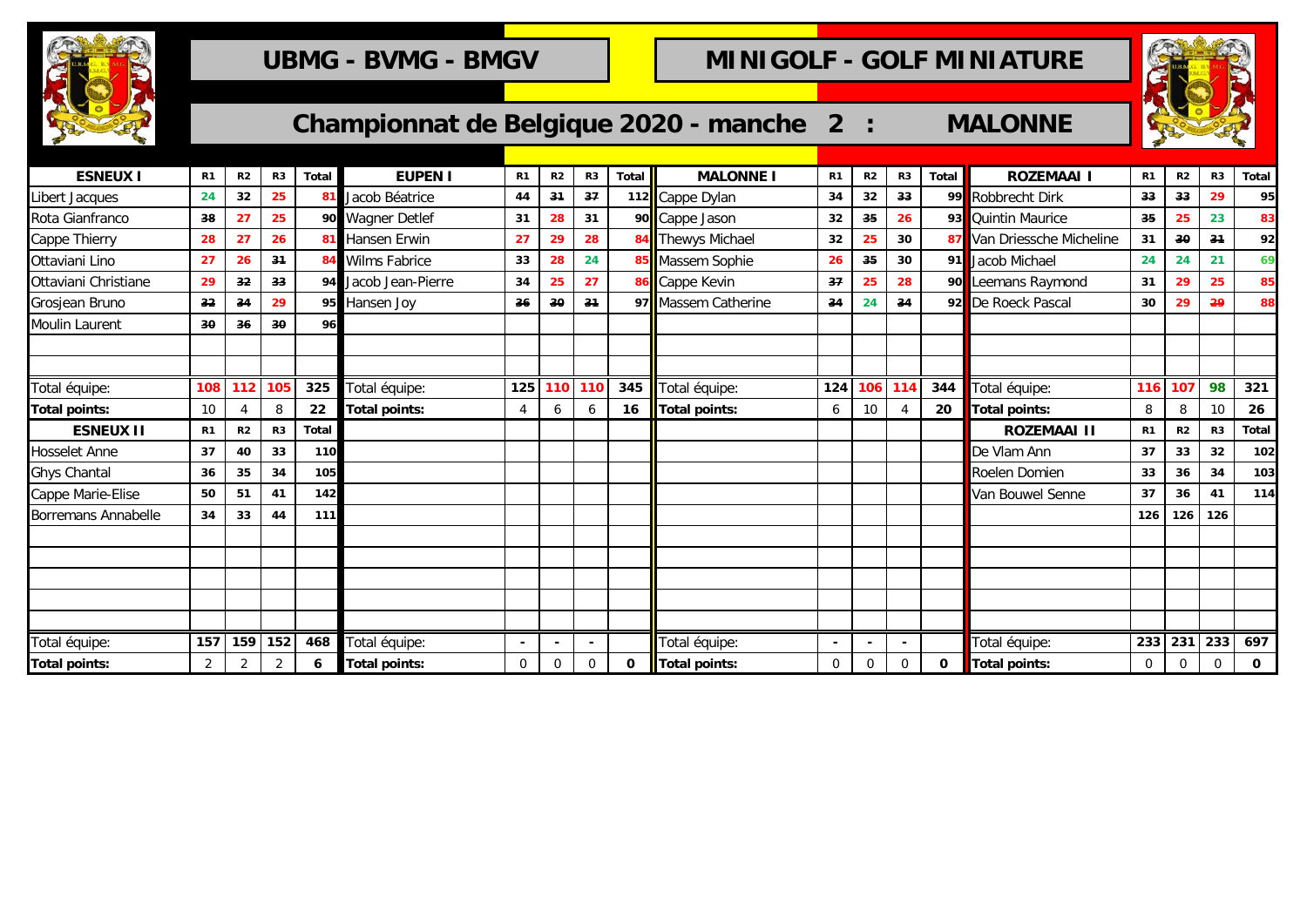**UBMG - Classement individuël - Championnat 2020: MALONNE M2**

| P  | <b>JOUEUR</b>              | <b>CLUB</b>           | H/F            | Cat             | <b>T1</b> | T <sub>2</sub> | T <sub>3</sub> | <b>Total</b> | Ø     |
|----|----------------------------|-----------------------|----------------|-----------------|-----------|----------------|----------------|--------------|-------|
|    | Jacob Michael              | <b>ROZEMAAI</b>       | н              | Η               | 24        | 24             | 21             | 69           | 23,00 |
| 2  | Janssens Greta             | <b>ROZEMAAI</b>       | D              | DS <sub>2</sub> | 22        | 29             | 25             | 76           | 25,33 |
| 3  | Schrobiltgen Sébastien     | <b>HARDENBERG (D)</b> | Η              | HS1             | 22        | 30             | 26             | 78           | 26,00 |
| 4  | Nihoul Jean-Luc            | <b>HARDENBERG (D)</b> | H              | HS <sub>2</sub> | 24        | 23             | 32             | 79           | 26,33 |
|    | 5 Cappe Thierry            | <b>ESNEUX</b>         | $\mathsf{H}$   | HS <sub>2</sub> | 28        | 27             | 26             | 81           | 27,00 |
|    | 6 Libert Jacques           | <b>ESNEUX</b>         | H              | HS <sub>2</sub> | 24        | 32             | 25             | 81           | 27,00 |
|    | <b>Quintin Maurice</b>     | <b>ROZEMAAI</b>       | H              | HS1             | 35        | 25             | 23             | 83           | 27,67 |
| 8  | Ottaviani Lino             | <b>ESNEUX</b>         | H              | HS <sub>2</sub> | 27        | 26             | 31             | 84           | 28,00 |
|    | 9 Hansen Erwin             | <b>EUPEN</b>          | H              | HS <sub>2</sub> | 27        | 29             | 28             | 84           | 28,00 |
|    | 10 Wilms Fabrice           | <b>EUPEN</b>          | H              | HS1             | 33        | 28             | 24             | 85           | 28,33 |
|    | 11 Leemans Raymond         | <b>ROZEMAAI</b>       | H              | HS <sub>2</sub> | 31        | 29             | 25             | 85           | 28,33 |
|    | 12 Jacob Jean-Pierre       | <b>EUPEN</b>          | $\overline{H}$ | HS <sub>2</sub> | 34        | 25             | 27             | 86           | 28,67 |
|    | 13 Thewys Michael          | <b>MALONNE</b>        | Η              | H               | 32        | 25             | 30             | 87           | 29,00 |
|    | 14 De Roeck Pascal         | <b>ROZEMAAI</b>       | H              | HS <sub>2</sub> | 30        | 29             | 29             | 88           | 29,33 |
|    | 15 Rota Gianfranco         | <b>ESNEUX</b>         | $\mathsf{H}$   | HS1             | 38        | 27             | 25             | 90           | 30,00 |
|    | 16 Wagner Detlef           | <b>EUPEN</b>          | H              | HS1             | 31        | 28             | 31             | 90           | 30,00 |
|    | 17 Cappe Kevin             | <b>MALONNE</b>        | $\overline{H}$ | H               | 37        | 25             | 28             | 90           | 30,00 |
|    | 18 Massem Sophie           | <b>MALONNE</b>        | D              | D               | 26        | 35             | 30             | 91           | 30,33 |
|    | 19 Massem Catherine        | <b>MALONNE</b>        | D              | DS1             | 34        | 24             | 34             | 92           | 30,67 |
|    | 20 Van Driessche Micheline | <b>ROZEMAAI</b>       | D              | DS <sub>2</sub> | 31        | 30             | 31             | 92           | 30,67 |
|    | 21 Cappe Jason             | <b>MALONNE</b>        | Н              | H               | 32        | 35             | 26             | 93           | 31,00 |
|    | 22 Ottaviani Christiane    | <b>ESNEUX</b>         | D              | DS <sub>2</sub> | 29        | 32             | 33             | 94           | 31,33 |
|    | 23 Grosjean Bruno          | <b>ESNEUX</b>         | H              | H               | 32        | 34             | 29             | 95           | 31,67 |
|    | 24 Robbrecht Dirk          | <b>ROZEMAAI</b>       | $\overline{H}$ | HS1             | 33        | 33             | 29             | 95           | 31,67 |
|    | 25 Moulin Laurent          | <b>ESNEUX</b>         | Η              | Η               | 30        | 36             | 30             | 96           | 32,00 |
|    | 26 Hansen Joy              | <b>EUPEN</b>          | D              | DS1             | 36        | 30             | 31             | 97           | 32,33 |
| 27 | Cappe Dylan                | <b>MALONNE</b>        | Η              | Η               | 34        | 32             | 33             | 99           | 33,00 |
|    | 28 De Vlam Ann             | <b>ROZEMAAI</b>       | D              | DS1             | 37        | 33             | 32             | 102          | 34,00 |
|    | 29 Roelen Domien           | <b>ROZEMAAI</b>       | H              | Н               | 33        | 36             | 34             | 103          | 34,33 |
|    | 30 Ghys Chantal            | <b>ESNEUX</b>         | D              | DS <sub>2</sub> | 36        | 35             | 34             | 105          | 35,00 |
|    | 31 Hosselet Anne           | <b>ESNEUX</b>         | D              | DS <sub>2</sub> | 37        | 40             | 33             | 110          | 36,67 |
|    | 32 Borremans Annabelle     | <b>ESNEUX</b>         | D              | DS1             | 34        | 33             | 44             | 111          | 37,00 |
|    | 33 Van Bouwel Jan          | <b>ROZEMAAI</b>       | н              | H               | 44        | 36             | 31             | 111          | 37,00 |
|    | 34 Jacob Béatrice          | <b>EUPEN</b>          | D              | DS <sub>2</sub> | 44        | 31             | 37             | 112          | 37,33 |
|    | 35 Van Bouwel Senne        | <b>ROZEMAAI</b>       | н              | HJ              | 37        | 36             | 41             | 114          | 38,00 |
|    | 36 Cappe Marie-Elise       | <b>ESNEUX</b>         | D              | DS1             | 50        | 51             | 41             | 142          | 47,33 |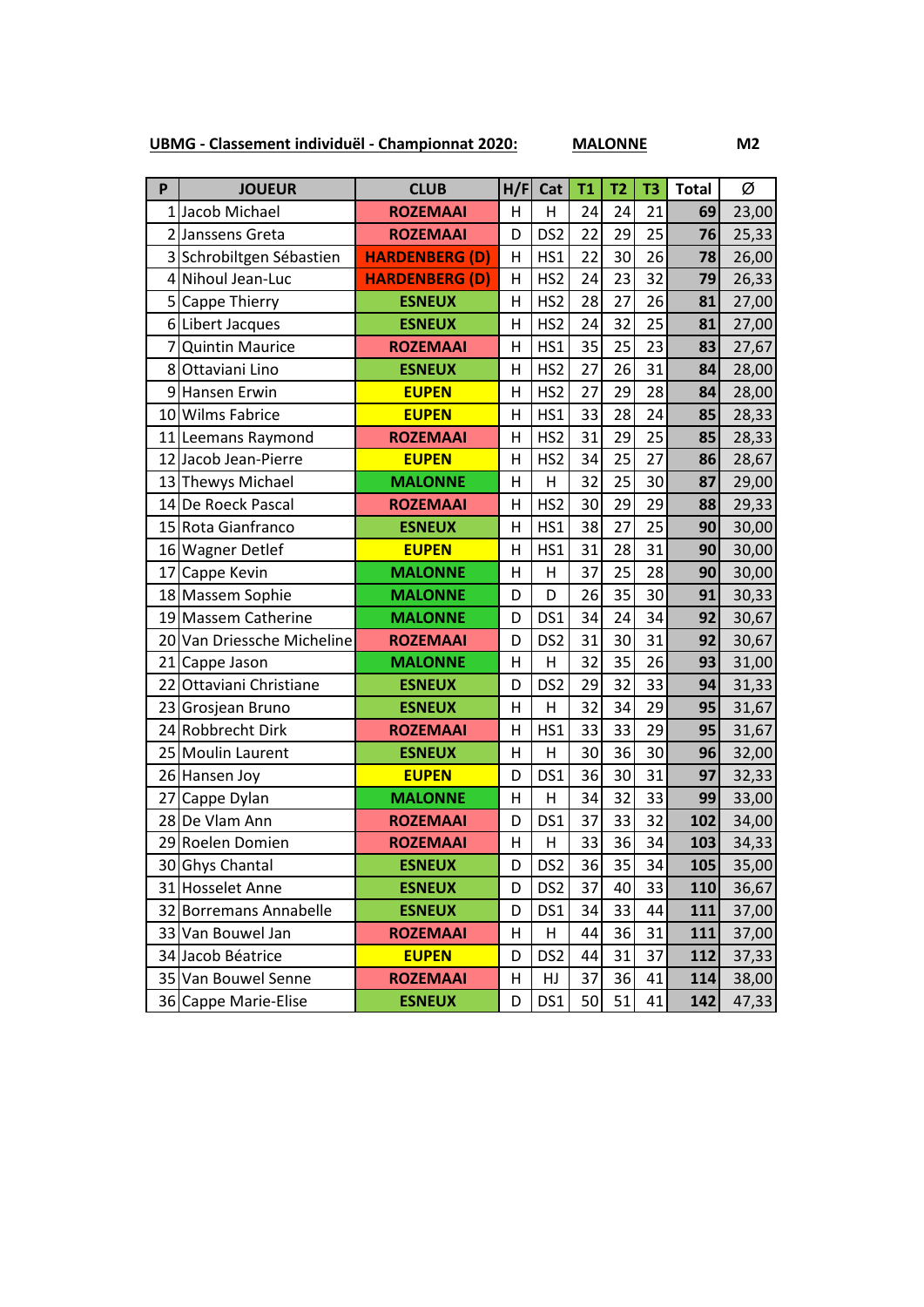

## UBMG - BVMG - BMGV **COLE MINIGOLF - GOLF MINIATURE**



| $\sim$<br>$\bullet$  |                |                |                 |       |                       |                |                |                |              | Championnat de Belgique 2020 - manche | $\mathbf{3}$   |                |                |              | <b>EUPEN</b>               |    |                |                |       |
|----------------------|----------------|----------------|-----------------|-------|-----------------------|----------------|----------------|----------------|--------------|---------------------------------------|----------------|----------------|----------------|--------------|----------------------------|----|----------------|----------------|-------|
| <b>ESNEUX I</b>      | R <sub>1</sub> | R <sub>2</sub> | R <sub>3</sub>  | Total | <b>EUPEN I</b>        | R <sub>1</sub> | R <sub>2</sub> | R <sub>3</sub> | <b>Total</b> | <b>MALONNE I</b>                      | R <sub>1</sub> | R <sub>2</sub> | R <sub>3</sub> | <b>Total</b> | <b>ROZEMAAI</b>            | R1 | R <sub>2</sub> | R <sub>3</sub> | Total |
| Ottaviani Lino       | 25             | 24             | 32 <sub>2</sub> |       | Jacob Béatrice        | 34             |                | 33             |              | 91 Massem Catherine                   | 28             | 29             | 31             |              | 88 Van Driessche Micheline | 35 | 33             |                | 90    |
| Libert Jacques       | 25             | 22             | 21              |       | <b>Wagner Detlef</b>  | 27             | 30             | 36             |              | 93 Cappe Dylan                        | 28             | 39             | 31             |              | 98 Quintin Maurice         | 34 | 25             |                | 79    |
| Rota Gianfranco      | 23             | $-27$          | 31              |       | <b>1</b> Hansen Erwin | 27             | 26             | 25             |              | 78 Cappe Jason                        | 33             | 33             | 38             |              | 104 Leemans Raymond        | 25 | 26             | 28             | 79    |
| Cappe Thierry        | 22             | 24             | 29              |       | <b>Wilms Fabrice</b>  | 24             | -29            | 29             |              | 82 Cappe Kevin                        | 31             | 33             | 26             |              | 90 Robbrecht Dirk          | 25 | 30             | 25             | 80    |
| Ottaviani Christiane | 25             | 31             | 33              |       | Jacob Jean-Pierre     | 34             | 29             | 23             |              | 83 Régimont Eric                      | 40             | 28             | 31             |              | 99 Jacob Michael           | 25 | 28             | 24             | 77    |
| Grosjean Bruno       | 36             | $-27$          | 34              |       | 97 Hansen Joy         | 30             | 26             | 30             |              | 86 Massem Sophie                      | 32             | 28             | 27             |              | 87 De Roeck Pascal         | 25 | 25             |                | 74    |
| Moulin Laurent       | 27             | 26             | 29              |       | 82 Tings Roland       | 28             | 28             | 21             |              | 77 Régimont Alexandre                 | 34             | 39             | 41             |              | 114 Van Bouwel Jan         | 36 | 29             | 45             | 110   |
|                      |                |                |                 |       |                       |                |                |                |              |                                       |                |                |                |              |                            |    |                |                |       |

| .                    |                |     |     |       |                      |                |                |          |         | .                     |             |         |                |              |                    |     |                |                |       |
|----------------------|----------------|-----|-----|-------|----------------------|----------------|----------------|----------|---------|-----------------------|-------------|---------|----------------|--------------|--------------------|-----|----------------|----------------|-------|
| Ottaviani Christiane | 25             | 34  | 33  |       | Jacob Jean-Pierre    | 34             | 29             | 23       |         | 83 Régimont Eric      | 40          | 28      | 31             |              | 99 Jacob Michael   | 25  | 28             | 24             | 77    |
| Grosjean Bruno       | 36             | 27  | 34  |       | 97 Hansen Joy        | 30             | 26             | 30       |         | 86 Massem Sophie      | 32          | 28      | 27             |              | 87 De Roeck Pascal | 25  | 25             | 24             | 74    |
| Moulin Laurent       | 27             | 26  | 29  |       | <b>Tings Roland</b>  | 28             | 28             | 21       |         | 77 Régimont Alexandre | 34          | 39      | 41             |              | 114 Van Bouwel Jan | 36  | -29            | 45             | 110   |
|                      |                |     |     |       |                      |                |                |          |         |                       |             |         |                |              |                    |     |                |                |       |
|                      |                |     |     |       |                      |                |                |          |         |                       |             |         |                |              |                    |     |                |                |       |
| Total équipe:        | 95             | 96  | 110 | 301   | Total équipe:        | 106            | 104            | 98       | 308     | Total équipe:         | 119         | 118 115 |                | 352          | Total équipe:      | 100 | 104            | 93             | 297   |
| <b>Total points:</b> | 10             |     | h   | 26    | <b>Total points:</b> | 6              |                | 8        | 21      | Total points:         |             |         |                | 12           | Total points:      | 8   |                | 10             | 25    |
| <b>ESNEUX II</b>     | R1             | R2  | R3  | Total | <b>EUPEN II</b>      | R <sub>1</sub> | R <sub>2</sub> | R3       | Total I | <b>MALONNE II</b>     | R1          | R2      | R3             | <b>Total</b> | <b>ROZEMAAI II</b> | R1  | R <sub>2</sub> | R <sub>3</sub> | Total |
| Borremans Annabelle  | 30             | 28  | 37  | 95    |                      | 126            | 126            | 126      |         |                       | 126         | 126     | 126            |              |                    | 126 | $126$ 126      |                |       |
| Hosselet Anne        | 32             | 33  | 29  | 94    |                      | 126            | 126            | 126      |         |                       | 126         | 126     | 126            |              |                    | 126 | 126            | 126            |       |
| Ghys Chantal         | 45             | 40  | 33  | 118   |                      | 126            | 126            | 126      |         |                       | 126         | 126     | 126            |              |                    | 126 | 126            | 126            |       |
| Prégardien Pierre    | 39             | 38  | 34  | 111   |                      | 126            | 126            | 126      |         |                       | 126         | 126     | 126            |              |                    | 126 | 126            | 126            |       |
| Cappe Marie-Elise    | 47             | 35  | 50  | 132   |                      |                |                |          |         |                       |             |         |                |              |                    |     |                |                |       |
|                      |                |     |     |       |                      |                |                |          |         |                       |             |         |                |              |                    |     |                |                |       |
|                      |                |     |     |       |                      |                |                |          |         |                       |             |         |                |              |                    |     |                |                |       |
|                      |                |     |     |       |                      |                |                |          |         |                       |             |         |                |              |                    |     |                |                |       |
|                      |                |     |     |       |                      |                |                |          |         |                       |             |         |                |              |                    |     |                |                |       |
| Total équipe:        | 146            | 134 | 133 | 413   | Total équipe:        |                |                |          |         | Total équipe:         |             |         |                |              | Total équipe:      |     |                |                |       |
| <b>Total points:</b> | $\overline{a}$ |     |     | 6     | <b>Total points:</b> | $\overline{0}$ | 0              | $\Omega$ | 0       | Total points:         | $\mathbf 0$ | 0       | $\overline{0}$ | 0            | Total points:      | 0   | $\mathbf 0$    |                | 0     |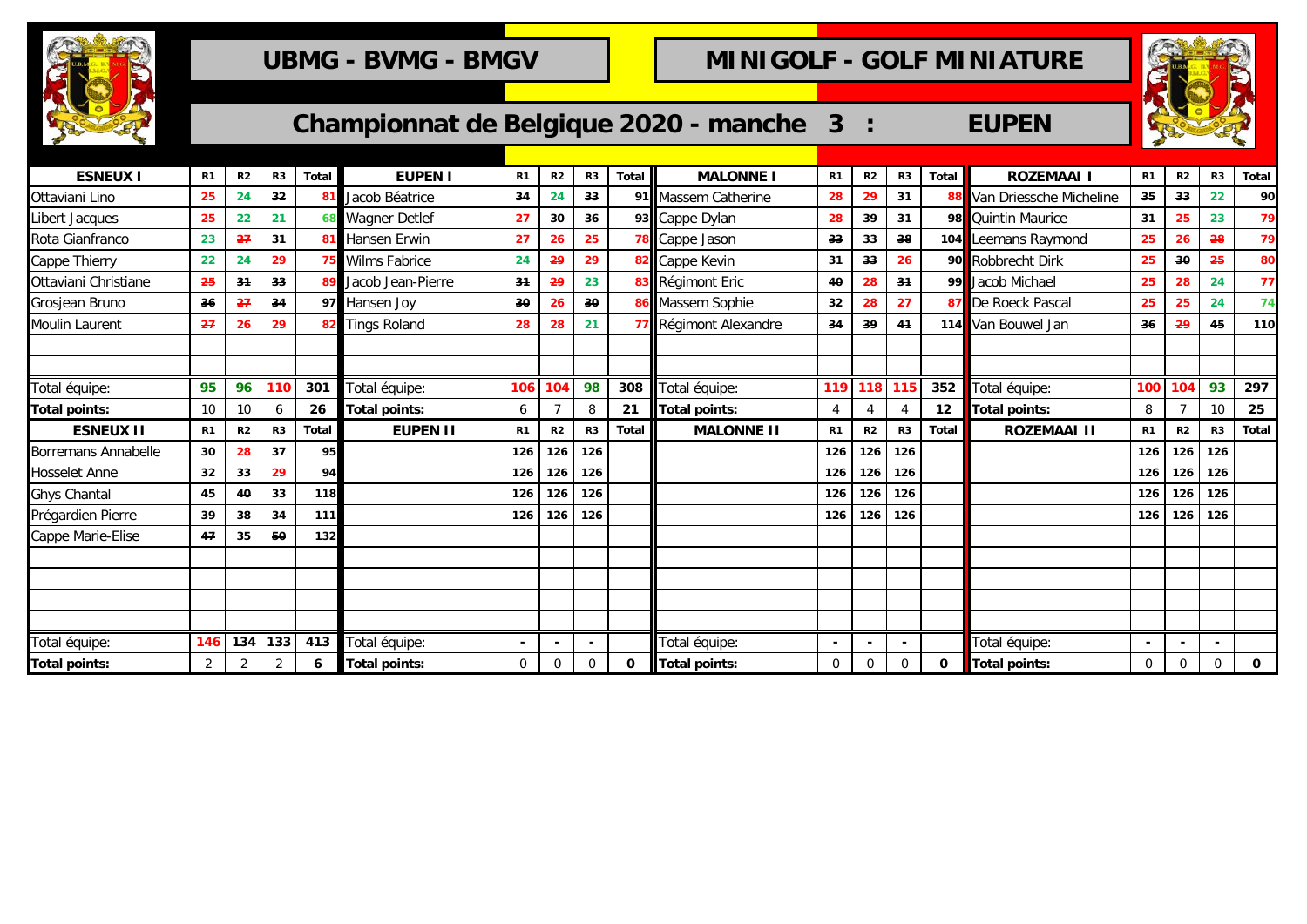**UBMG - Classement individuël - Championnat 2020: EUPEN M3**

**P JOUEUR CLUB H/F Cat T1 T2 T3 Total** Ø Petit Mickael **HARDENBERG (D)** H H 26 19 21 **66** 22,00 Libert Jacques **ESNEUX** H HS2 25 22 21 **68** 22,67 Ottaviani Erwin **HARDENBERG (D)** H H 22 22 25 **69** 23,00 Mockel Michael **KETTENIS** H HS1 24 21 25 **70** 23,33 Van der Aa Hans **ROZEMAAI** H HS2 28 20 24 **72** 24,00 De Roeck Pascal **ROZEMAAI** H HS2 25 25 24 **74** 24,67 Hansen Pascal **HARDENBERG (D)** H H 26 25 23 **74** 24,67 Cappe Thierry **ESNEUX** H HS2 22 24 29 **75** 25,00 9 Hemgesberg René **| EUPEN** H | H | 23 24 30 77 25,67 Tings Roland **EUPEN** H HS1 28 28 21 **77** 25,67 Jacob Michael **ROZEMAAI** H H 25 28 24 **77** 25,67 12 Janssens Greta **ROZEMAAI** D DS2 25 27 25 **77** 25,67 13 Nihoul Jean-Luc **HARDENBERG (D)** H | HS2 | 27 | 25 | 27 | 25,67 Hansen Erwin **EUPEN** H HS2 27 26 25 **78** 26,00 Leemans Raymond **ROZEMAAI** H HS2 25 26 28 **79** 26,33 Quintin Maurice **ROZEMAAI** H HS1 31 25 23 **79** 26,33 Robbrecht Dirk **ROZEMAAI** H HS1 25 30 25 **80** 26,67 Ottaviani Lino **ESNEUX** H HS2 25 24 32 **81** 27,00 Rota Gianfranco **ESNEUX** H HS1 23 27 31 **81** 27,00 Schrobiltgen Sébastien **HARDENBERG (D)** H HS1 27 29 25 **81** 27,00 Moulin Laurent **ESNEUX** H H 27 26 29 **82** 27,33 22 Wilms Fabrice **COUPEN** H HS1 24 29 29 82 27,33 Jacob Jean-Pierre **EUPEN** H HS2 31 29 23 **83** 27,67

|    | 23 Jacob Jean-Pierre       | <b>EUPEN</b>    | н              | HS2             | 31 | 29 | 23 | 83  | 27,67 |
|----|----------------------------|-----------------|----------------|-----------------|----|----|----|-----|-------|
|    | 24 Hansen Joy              | <b>EUPEN</b>    | D              | DS1             | 30 | 26 | 30 | 86  | 28,67 |
|    | 25 Massem Sophie           | <b>MALONNE</b>  | D              | D               | 32 | 28 | 27 | 87  | 29,00 |
|    | 26 Massem Catherine        | <b>MALONNE</b>  | D              | DS1             | 28 | 29 | 31 | 88  | 29,33 |
| 27 | Ottaviani Christiane       | <b>ESNEUX</b>   | D              | DS <sub>2</sub> | 25 | 31 | 33 | 89  | 29,67 |
|    | 28 Cappe Kevin             | <b>MALONNE</b>  | H              | H               | 31 | 33 | 26 | 90  | 30,00 |
|    | 29 Van Driessche Micheline | <b>ROZEMAAI</b> | D              | DS <sub>2</sub> | 35 | 33 | 22 | 90  | 30,00 |
|    | 30 Jacob Béatrice          | <b>EUPEN</b>    | D              | DS <sub>2</sub> | 34 | 24 | 33 | 91  | 30,33 |
|    | 31 Wagner Detlef           | <b>EUPEN</b>    | $\overline{H}$ | HS1             | 27 | 30 | 36 | 93  | 31,00 |
|    | 32 Hosselet Anne           | <b>ESNEUX</b>   | D              | DS <sub>2</sub> | 32 | 33 | 29 | 94  | 31,33 |
|    | 33 Borremans Annabelle     | <b>ESNEUX</b>   | D              | DS1             | 30 | 28 | 37 | 95  | 31,67 |
|    | 34 Betsch Lucie            | <b>EUPEN</b>    | D              | DS1             | 33 | 33 | 30 | 96  | 32,00 |
|    | 35 Grosjean Bruno          | <b>ESNEUX</b>   | н              | н               | 36 | 27 | 34 | 97  | 32,33 |
|    | 36 De Vlam Ann             | <b>ROZEMAAI</b> | D              | DS1             | 27 | 37 | 33 | 97  | 32,33 |
| 37 | Van Bouwel Senne           | <b>ROZEMAAI</b> | н              | HJ              | 36 | 34 | 27 | 97  | 32,33 |
|    | 38 Cappe Dylan             | <b>MALONNE</b>  | н              | H               | 28 | 39 | 31 | 98  | 32,67 |
|    | 39 Régimont Eric           | <b>MALONNE</b>  | Η              | HS1             | 40 | 28 | 31 | 99  | 33,00 |
| 40 | Cappe Jason                | <b>MALONNE</b>  | H              | H               | 33 | 33 | 38 | 104 | 34,67 |
|    | 41 Bone Boris              | <b>EUPEN</b>    | H              | H               | 35 | 32 | 39 | 106 | 35,33 |
| 42 | Van Bouwel Jan             | <b>ROZEMAAI</b> | н              | н               | 36 | 29 | 45 | 110 | 36,67 |
|    | 43 Prégardien Pierre       | <b>ESNEUX</b>   | н              | н               | 39 | 38 | 34 | 111 | 37,00 |
|    | 44 Régimont Alexandre      | <b>MALONNE</b>  | н              | н               | 34 | 39 | 41 | 114 | 38,00 |
|    | 45 Ghys Chantal            | <b>ESNEUX</b>   | D              | DS <sub>2</sub> | 45 | 40 | 33 | 118 | 39,33 |
| 46 | Cappe Marie-Elise          | <b>ESNEUX</b>   | D              | DS1             | 47 | 35 | 50 | 132 | 44,00 |
| 47 |                            |                 |                |                 |    |    |    |     |       |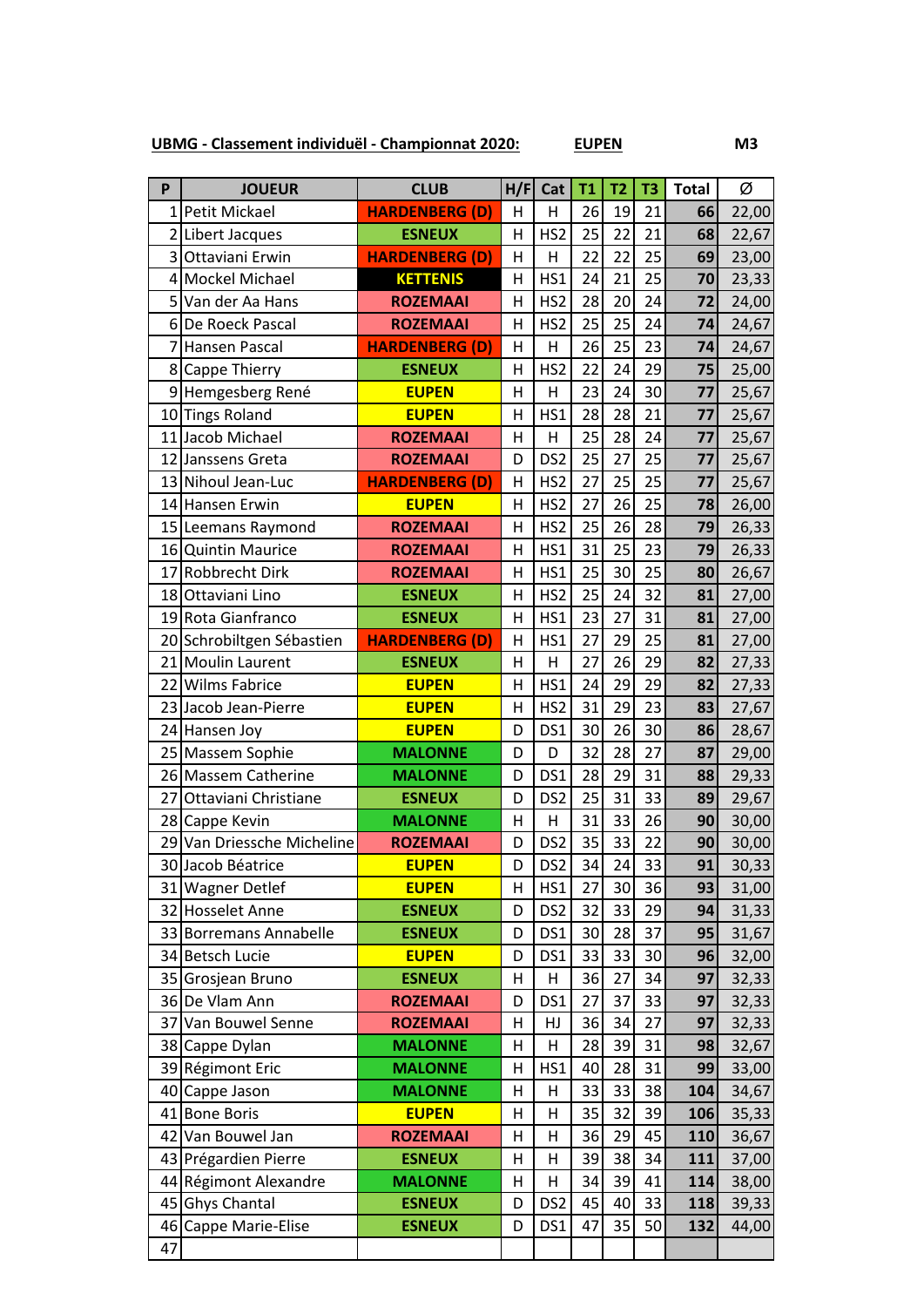

## UBMG - BVMG - BMGV **COLF MINIGOLF - GOLF MINIATURE**

S

| <b>ROCKET</b>              |                |                |                |              |                      |                |                |             |              | Championnat de Belgique 2020 - manche 4 |                          | $\ddot{\cdot}$ |                |              | <b>ESNEUX</b>                     |                |                | <b>ANGELON</b> |             |
|----------------------------|----------------|----------------|----------------|--------------|----------------------|----------------|----------------|-------------|--------------|-----------------------------------------|--------------------------|----------------|----------------|--------------|-----------------------------------|----------------|----------------|----------------|-------------|
| <b>ESNEUX I</b>            | R <sub>1</sub> | R <sub>2</sub> | R3             | Total        | <b>EUPEN I</b>       | R <sub>1</sub> | R <sub>2</sub> | R3          | Total        | <b>MALONNE I</b>                        | R1                       | R2             | R <sub>3</sub> | Total        | <b>ROZEMAAI I</b>                 | R1             | R <sub>2</sub> | R <sub>3</sub> | Total       |
| <b>Delvaux Pierre-Yves</b> | 24             | 25             | 26             |              | Jacob Béatrice       | 33             | 27             | 38          | 98           | Massem Catherine                        | 26                       | 31             | 23             |              | 80 Robbrecht Dirk                 | 34             | 27             | 29             | 90          |
| Ottaviani Christiane       | 26             | 27             | 34             |              | <b>Wagner Detlef</b> | 31             | 20             | 23          |              | Cappe Dylan                             | 24                       | 26             | 27             |              | 77 Quintin Maurice                | 27             | 32             | 27             | 86          |
| Rota Gianfranco            | 25             | 32             | 25             |              | Hansen Erwin         | 31             | 25             | 25          |              | 81 Cappe Jason                          | 34                       | 32             | 126            |              | 189 Jacob Michael                 | 25             | 23             | 25             | 73          |
| Libert Jacques             | 21             | 26             | 24             | 71           | <b>Wilms Fabrice</b> | 25             | 27             | 28          |              | 80 Cappe Kevin                          | 25                       | 30             | 22             |              | <b>77</b> Van Driessche Micheline | 25             | 29             | 25             | 79          |
| Cappe Thierry              | 24             | 25             | 22             | 71           | Jacob Jean-Pierre    | 29             | 29             | 21          |              | Massem Sophie                           | 28                       | 26             | 28             |              | 82 De Roeck Pascal                | 25             | 25             | 26             | 76          |
| Ottaviani Lino             | 28             | 26             | 21             |              | Hansen Joy           | 37             | 39             | 28          | 104          |                                         |                          |                |                |              | Leemans Raymond                   | 24             | 25             | 23             | 72          |
| Moulin Laurent             | 34             | 27             | 34             | 92           | <b>Tings Roland</b>  | 23             | 25             | 25          | 73           |                                         |                          |                |                |              | Van Bouwel Jan                    | 25             | 29             | 28             | 82          |
|                            |                |                |                |              |                      |                |                |             |              |                                         |                          |                |                |              |                                   |                |                |                |             |
|                            |                |                |                |              |                      |                |                |             |              |                                         |                          |                |                |              |                                   |                |                |                |             |
| Total équipe:              | 94             | 102            | 92             | 288          | Total équipe:        | 108            | 97             | 94          | 299          | Total équipe:                           | 103                      | 113            | 100            | 316          | Total équipe:                     | 99             | 100            | 99             | 298         |
| <b>Total points:</b>       | 10             | 6              | 10             | 26           | <b>Total points:</b> | $\overline{4}$ | 10             | 8           | 22           | Total points:                           | 6                        | $\overline{4}$ |                | 14           | <b>Total points:</b>              | 8              | 8              | 6              | 22          |
| <b>ESNEUX II</b>           | R <sub>1</sub> | R <sub>2</sub> | R <sub>3</sub> | <b>Total</b> | <b>EUPEN II</b>      | R <sub>1</sub> | R <sub>2</sub> | R3          | <b>Total</b> | <b>MALONNE II</b>                       | R1                       | R2             | R <sub>3</sub> | <b>Total</b> | <b>ROZEMAAI II</b>                | R <sub>1</sub> | R2             | R <sub>3</sub> | Total       |
| Borremans Annabelle        | 29             | 32             | 32             | 93           |                      | 126            | 126            | 126         |              |                                         | 126                      | 126            | 126            |              | De Vlam Ann                       | 34             | 36             | 33             | 103         |
| Grosjean Bruno             | 25             | 25             | 31             | 81           |                      | 126            | 126            | 126         |              |                                         | 126                      | 126            | 126            |              | Van Bouwel Senne                  | 24             | 31             | 29             | 84          |
| Hosselet Anne              | 29             | 35             | 28             | 92           |                      | 126            | 126            | 126         |              |                                         | 126                      | 126            | 126            |              | Goyvaerts Wiske                   | 126            | 126            | 126            | 378         |
| Ghys Chantal               | 37             | 36             | 39             | 112          |                      | 126            | 126            | 126         |              |                                         | 126                      | 126            | 126            |              | <b>Dierens Gaston</b>             | 126            | 126            | 126            | 378         |
| Cappe Marie-Elise          | 33             | 43             | 39             | 115          |                      |                |                |             |              |                                         |                          |                |                |              |                                   |                |                |                |             |
|                            |                |                |                |              |                      |                |                |             |              |                                         |                          |                |                |              |                                   |                |                |                |             |
|                            |                |                |                |              |                      |                |                |             |              |                                         |                          |                |                |              |                                   |                |                |                |             |
|                            |                |                |                |              |                      |                |                |             |              |                                         |                          |                |                |              |                                   |                |                |                |             |
|                            |                |                |                |              |                      |                |                |             |              |                                         |                          |                |                |              |                                   |                |                |                |             |
| Total équipe:              | 116            | 128            | 130            | 374          | Total équipe:        |                |                |             |              | Total équipe:                           | $\overline{\phantom{a}}$ |                |                |              | Total équipe:                     |                | 310 319 314    |                | 943         |
| <b>Total points:</b>       | $\overline{2}$ | 2              | $\overline{2}$ | 6            | <b>Total points:</b> | 0              | $\mathbf 0$    | $\mathbf 0$ | 0            | <b>Total points:</b>                    | $\mathbf 0$              | $\mathbf 0$    | $\mathbf 0$    | 0            | <b>Total points:</b>              | $\mathbf 0$    | $\overline{0}$ | $\Omega$       | $\mathbf 0$ |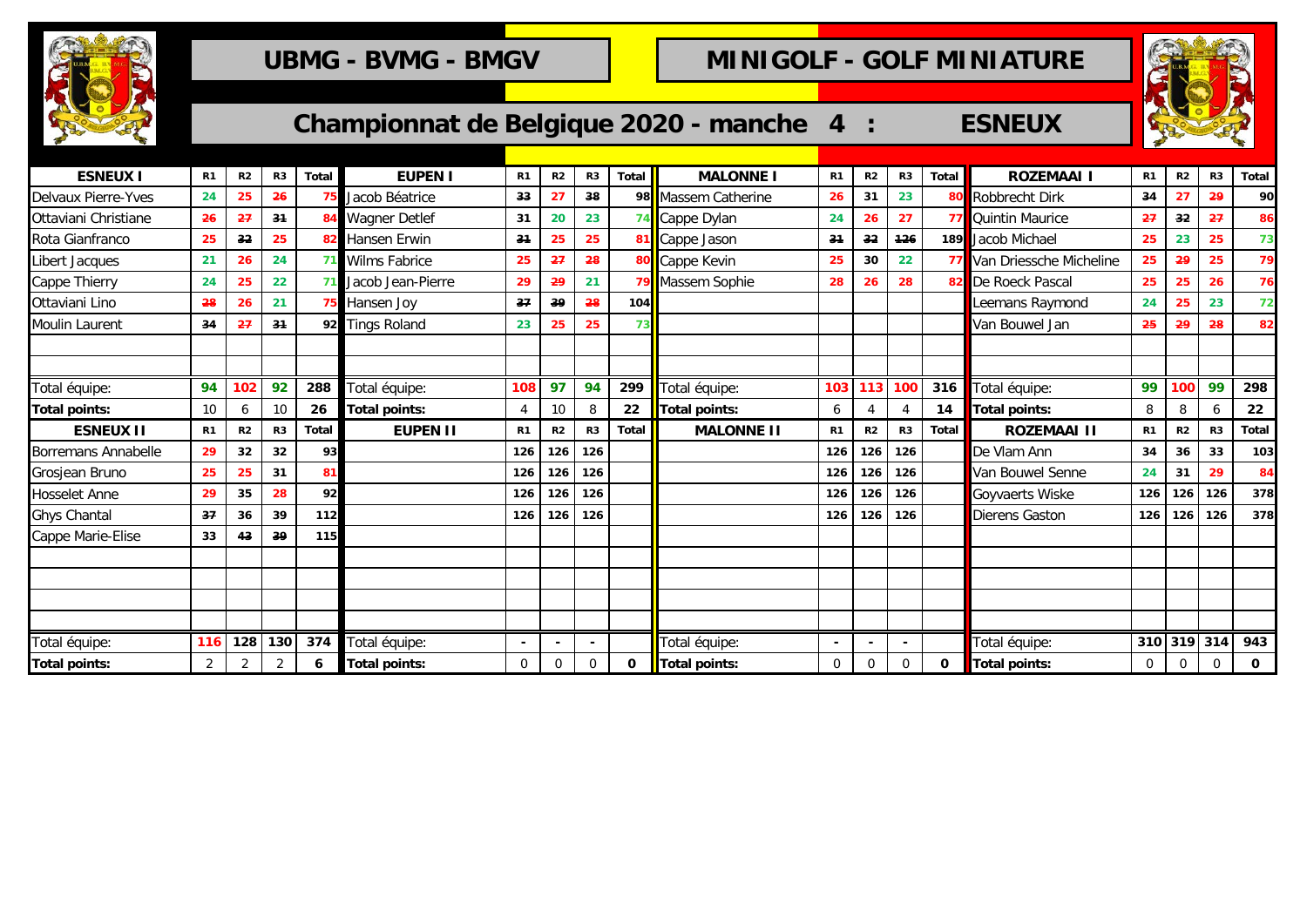**UBMG - Classement individuël - Championnat 2020: ESNEUX M4**

| P              | <b>JOUEUR</b>              | <b>CLUB</b>           | H/F                     | Cat             | <b>T1</b> | T <sub>2</sub> | T <sub>3</sub> | <b>Total</b> | Ø      |
|----------------|----------------------------|-----------------------|-------------------------|-----------------|-----------|----------------|----------------|--------------|--------|
|                | 1 Schrobiltgen Sébastien   | <b>HARDENBERG (D)</b> | н                       | HS1             | 23        | 20             | 24             | 67           | 22,33  |
|                | 2 Nihoul Jean-Luc          | <b>HARDENBERG (D)</b> | Η                       | HS <sub>2</sub> | 23        | 24             | 21             | 68           | 22,67  |
|                | 3 Van der Aa Hans          | <b>ROZEMAAI</b>       | $\overline{\mathsf{H}}$ | HS <sub>2</sub> | 22        | 21             | 27             | 70           | 23,33  |
| $\overline{4}$ | Cappe Thierry              | <b>ESNEUX</b>         | Η                       | HS <sub>2</sub> | 24        | 25             | 22             | 71           | 23,67  |
|                | 5 Libert Jacques           | <b>ESNEUX</b>         | Η                       | HS <sub>2</sub> | 21        | 26             | 24             | 71           | 23,67  |
|                | 6 Leemans Raymond          | <b>ROZEMAAI</b>       | Η                       | HS <sub>2</sub> | 24        | 25             | 23             | 72           | 24,00  |
| 7              | <b>Tings Roland</b>        | <b>EUPEN</b>          | Η                       | HS1             | 23        | 25             | 25             | 73           | 24,33  |
|                | 8 Jacob Michael            | <b>ROZEMAAI</b>       | Η                       | H               | 25        | 23             | 25             | 73           | 24,33  |
|                | 9 Wagner Detlef            | <b>EUPEN</b>          | H                       | HS1             | 31        | 20             | 23             | 74           | 24,67  |
|                | 10 Delvaux Pierre-Yves     | <b>ESNEUX</b>         | Η                       | Η               | 24        | 25             | 26             | 75           | 25,00  |
|                | 11 Ottaviani Lino          | <b>ESNEUX</b>         | Η                       | HS <sub>2</sub> | 28        | 26             | 21             | 75           | 25,00  |
|                | 12 De Roeck Pascal         | <b>ROZEMAAI</b>       | Η                       | HS <sub>2</sub> | 25        | 25             | 26             | 76           | 25,33  |
|                | 13 Cappe Dylan             | <b>MALONNE</b>        | Η                       | Н               | 24        | 26             | 27             | 77           | 25,67  |
|                | 14 Cappe Kevin             | <b>MALONNE</b>        | Η                       | Н               | 25        | 30             | 22             | 77           | 25,67  |
|                | 15 Janssens Greta          | <b>ROZEMAAI</b>       | D                       | DS <sub>2</sub> | 26        | 23             | 29             | 78           | 26,00  |
|                | 16 Jacob Jean-Pierre       | <b>EUPEN</b>          | Η                       | HS <sub>2</sub> | 29        | 29             | 21             | 79           | 26,33  |
|                | 17 Van Driessche Micheline | <b>ROZEMAAI</b>       | D                       | DS <sub>2</sub> | 25        | 29             | 25             | 79           | 26,33  |
|                | 18 Wilms Fabrice           | <b>EUPEN</b>          | Η                       | HS1             | 25        | 27             | 28             | 80           | 26,67  |
|                | 19 Massem Catherine        | <b>MALONNE</b>        | D                       | DS1             | 26        | 31             | 23             | 80           | 26,67  |
|                | 20 Grosjean Bruno          | <b>ESNEUX</b>         | H                       | $\overline{H}$  | 25        | 25             | 31             | 81           | 27,00  |
|                | 21 Hansen Erwin            | <b>EUPEN</b>          | H                       | HS <sub>2</sub> | 31        | 25             | 25             | 81           | 27,00  |
|                | 22 Rota Gianfranco         | <b>ESNEUX</b>         | $\overline{\mathsf{H}}$ | HS1             | 25        | 32             | 25             | 82           | 27,33  |
|                | 23 Massem Sophie           | <b>MALONNE</b>        | D                       | D               | 28        | 26             | 28             | 82           | 27,33  |
|                | 24 Van Bouwel Jan          | <b>ROZEMAAI</b>       | H                       | H               | 25        | 29             | 28             | 82           | 27,33  |
|                | 25 Ottaviani Christiane    | <b>ESNEUX</b>         | D                       | DS <sub>2</sub> | 26        | 27             | 31             | 84           | 28,00  |
|                | 26 Van Bouwel Senne        | <b>ROZEMAAI</b>       | Η                       | HJ              | 24        | 31             | 29             | 84           | 28,00  |
| 27             | <b>Quintin Maurice</b>     | <b>ROZEMAAI</b>       | Η                       | HS1             | 27        | 32             | 27             | 86           | 28,67  |
|                | 28 Robbrecht Dirk          | <b>ROZEMAAI</b>       | H                       | HS1             | 34        | 27             | 29             | 90           | 30,00  |
|                | 29 Hosselet Anne           | <b>ESNEUX</b>         | D                       | DS <sub>2</sub> | 29        | 35             | 28             | 92           | 30,67  |
|                | 30 Moulin Laurent          | <b>ESNEUX</b>         | Н                       | Н               | 34        | 27             | 31             | 92           | 30,67  |
|                | 31 Borremans Annabelle     | <b>ESNEUX</b>         | D                       | DS1             | 29        | 32             | 32             | 93           | 31,00  |
|                | 32 Bone Boris              | <b>EUPEN</b>          | Н                       | Н               | 34        | 39             | 25             | 98           | 32,67  |
|                | 33 Jacob Béatrice          | <b>EUPEN</b>          | D                       | DS <sub>2</sub> | 33        | 27             | 38             | 98           | 32,67  |
|                | 34 De Vlam Ann             | <b>ROZEMAAI</b>       | D                       | DS1             | 34        | 36             | 33             | 103          | 34,33  |
|                | 35 Hansen Joy              | <b>EUPEN</b>          | D                       | DS1             | 37        | 39             | 28             | 104          | 34,67  |
|                | 36 Ghys Chantal            | <b>ESNEUX</b>         | D                       | DS <sub>2</sub> | 37        | 36             | 39             | 112          | 37,33  |
|                | 37 Cappe Marie-Elise       | <b>ESNEUX</b>         | D                       | DS1             | 33        | 43             | 39             | 115          | 38,33  |
|                | 38 Cappe Jason             | <b>MALONNE</b>        | Н                       | н               | 31        |                | 32 ###         | 189          | 63,00  |
|                | 39 Dierens Gaston          | <b>ROZEMAAI</b>       | Н                       | HS <sub>2</sub> |           |                | ### ### ###    | 378          | 126,00 |
|                | 40 Goyvaerts Wiske         | <b>ROZEMAAI</b>       | D                       | DS <sub>2</sub> |           |                | ### ### ###    | 378          | 126,00 |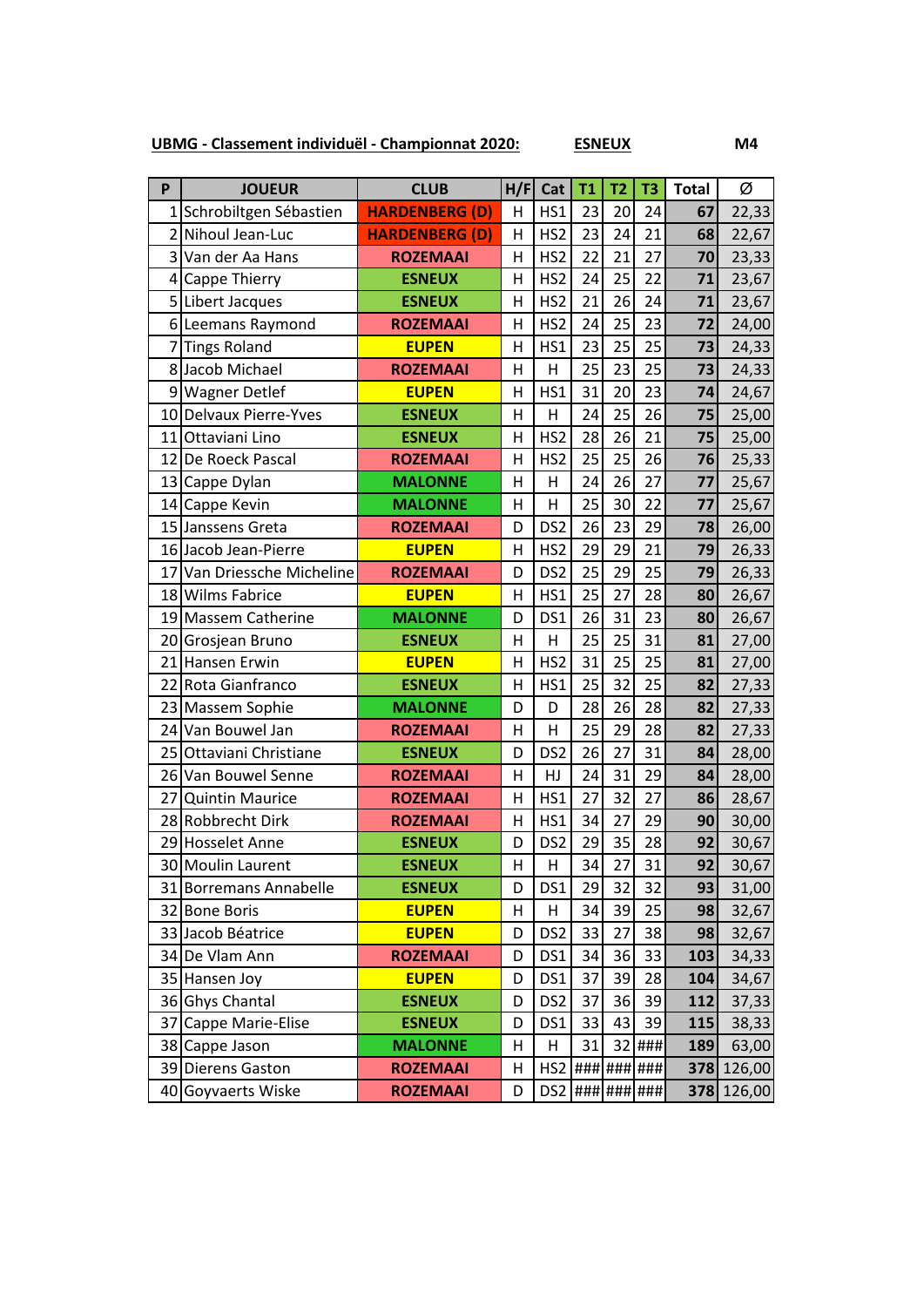|                   |               |                 |                 |                |                 |              |               |               |               |       | <b>UBMG - Championnat Interclub 2020 - Journée 4</b> |              |               |              |               |              |               |              |
|-------------------|---------------|-----------------|-----------------|----------------|-----------------|--------------|---------------|---------------|---------------|-------|------------------------------------------------------|--------------|---------------|--------------|---------------|--------------|---------------|--------------|
| <b>DIVISION I</b> |               | <b>ROZEMAAI</b> |                 | <b>MALONNE</b> |                 | <b>EUPEN</b> |               | <b>ESNEUX</b> |               |       |                                                      |              |               |              |               |              |               | <b>TOTAL</b> |
|                   | <b>Points</b> | <b>Coups</b>    | <b>Points</b>   | <b>Coups</b>   | <b>Points</b>   | <b>Coups</b> | <b>Points</b> | <b>Coups</b>  | <b>Points</b> | Coups | <b>Points</b>                                        | <b>Coups</b> | <b>Points</b> | <b>Coups</b> | <b>Points</b> | <b>Coups</b> | <b>Points</b> | <b>Coups</b> |
| L ESNEUX I        | 18            | 1961            | 22              | 325I           | <b>26</b>       | 301          | <b>26</b>     | 288           | 01            |       | ωL                                                   |              |               | 01           |               |              | 92            | 1.110        |
| 2 ROZEMAAI I      | 18            | 194             | 26              | 321            | 25 <sub>l</sub> | 297          | 22            | 298           | ΟI            |       |                                                      |              |               | 01           |               |              | 91            | 1.110        |
| 3EUPEN I          | 12            | 211             | 16 <sub>l</sub> | 345            | 21              | 308          | 22            | 299           | ΟI            |       |                                                      |              |               | 01           |               |              | 71            | 1.163        |
| 4 MALONNE I       |               | 228             | 20 <sub>l</sub> | 344            | 12              | 352          | 14            | 316           | ΩI            |       |                                                      |              |               | ΩI           |               |              | 54            | 1.240        |
| 5 ESNEUX II       |               | 268             |                 | 468            | 61              | 413          | b.            | 374           | ΟI            |       |                                                      |              |               | 01           |               |              | 18            | 1.523        |
| 6 ROZEMAAI II     |               | 247             |                 | 697            | ΩI              |              |               | 943           | ΟI            |       |                                                      |              |               | 01           |               |              |               | 1.887        |
|                   |               |                 |                 |                |                 |              |               |               |               |       |                                                      |              |               |              |               |              |               |              |

## **UBMG - Classement par équipes - Championnat 2020: CLASSEMENT GENERAL**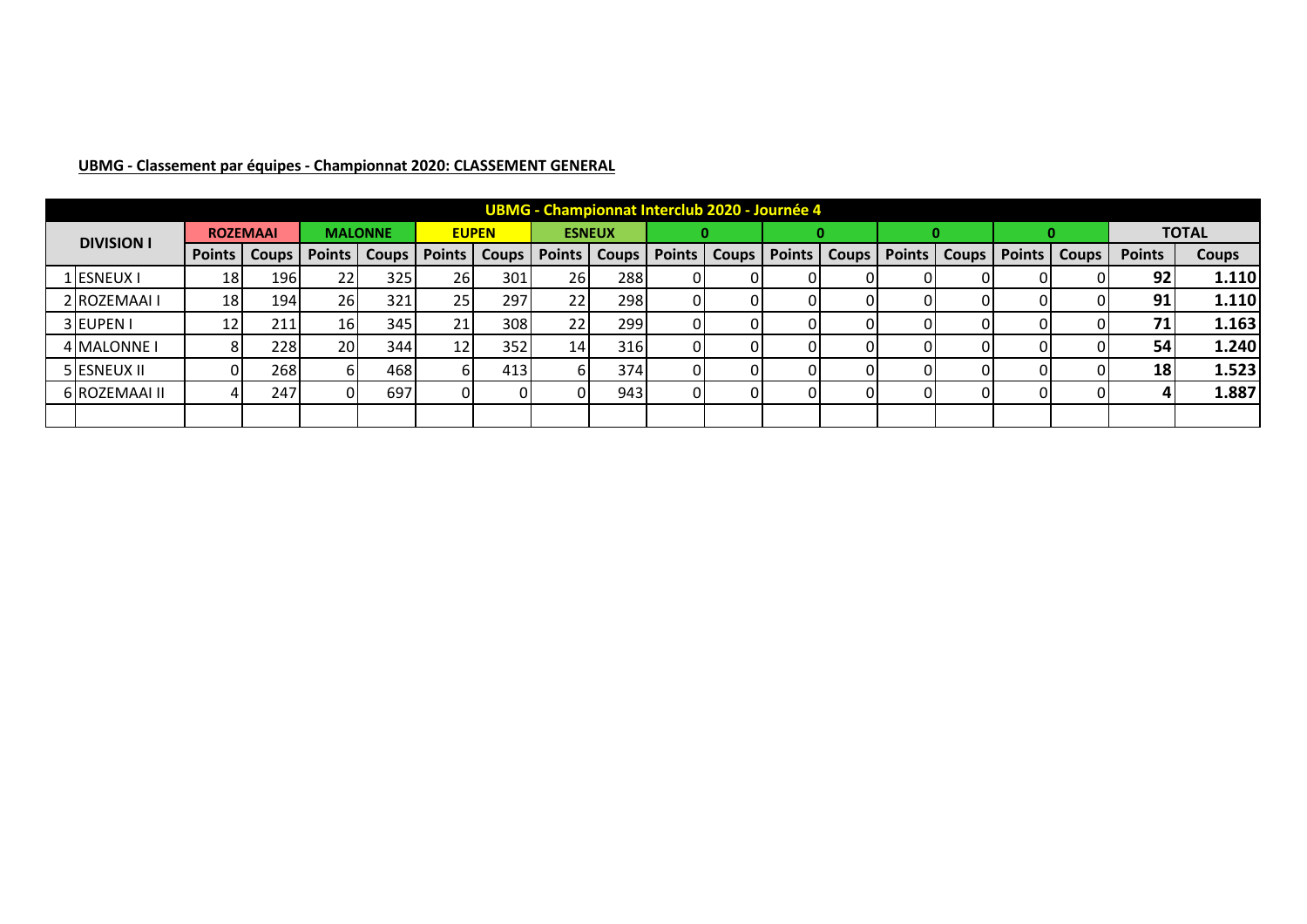#### **UBMG - Classement individuël - Championnat 2020:**

| P  | <b>JOUEUR</b>              | <b>CLUB</b>           |   | $H/F$ Cat                 | <b>ROZEMAAI</b>             | <b>MALONNE</b>              | <b>EUPEN</b>             | <b>ESNEUX</b>            | $\mathbf{0}$ | $\mathbf{0}$ | $\mathbf{0}$ | $\mathbf{0}$ | <b>Total</b> | ø                        |
|----|----------------------------|-----------------------|---|---------------------------|-----------------------------|-----------------------------|--------------------------|--------------------------|--------------|--------------|--------------|--------------|--------------|--------------------------|
|    | 1 Libert Jacques           | <b>ESNEUX</b>         | Н | HS <sub>2</sub>           | 52                          | 81                          | 68                       | 71                       |              |              |              |              | 272          | 24,73                    |
|    | 2 Cappe Thierry            | <b>ESNEUX</b>         | H | HS <sub>2</sub>           | 47                          | 81                          | 75                       | 71                       |              |              |              |              | 274          | 24,91                    |
|    | 3 Jacob Michael            | <b>ROZEMAAI</b>       | н | H                         | 55                          | 69                          | 77                       | 73                       |              |              |              |              | 274          | 24,91                    |
|    | 4 Nihoul Jean-Luc          | <b>HARDENBERG (D)</b> | H | HS <sub>2</sub>           | 53                          | 79                          | 77                       | 68                       |              |              |              |              | 277          | 25,18                    |
|    | 5 Schrobiltgen Sébastien   | <b>HARDENBERG (D)</b> | Н | HS1                       | 51                          | 78                          | 81                       | 67                       |              |              |              |              | 277          | 25,18                    |
|    | 6 Janssens Greta           | <b>ROZEMAAI</b>       | D | DS <sub>2</sub>           | 53                          | 76                          | 77                       | 78                       |              |              |              |              | 284          | 25,82                    |
|    | 7 Leemans Raymond          | <b>ROZEMAAI</b>       | H | HS <sub>2</sub>           | 49                          | 85                          | 79                       | 72                       |              |              |              |              | 285          | 25,91                    |
|    | 8 Ottaviani Lino           | <b>ESNEUX</b>         | H | HS <sub>2</sub>           | 51                          | 84                          | 81                       | 75                       |              |              |              |              | 291          | 26,45                    |
|    | 9 De Roeck Pascal          | <b>ROZEMAAI</b>       | H | HS <sub>2</sub>           | 56                          | 88                          | 74                       | 76                       |              |              |              |              | 294          | 26,73                    |
|    | 10 Hansen Erwin            | <b>EUPEN</b>          | H | HS <sub>2</sub>           | 57                          | 84                          | 78                       | 81                       |              |              |              |              | 300          | 27,27                    |
| 11 | <b>Wilms Fabrice</b>       | <b>EUPEN</b>          | H | HS1                       | 53                          | 85                          | 82                       | 80                       |              |              |              |              | 300          | 27,27                    |
| 12 | Jacob Jean-Pierre          | <b>EUPEN</b>          | H | HS <sub>2</sub>           | 56                          | 86                          | 83                       | 79                       |              |              |              |              | 304          | 27,64                    |
|    | 13 Rota Gianfranco         | <b>ESNEUX</b>         | H | HS1                       | 52                          | 90                          | 81                       | 82                       |              |              |              |              | 305          | 27,73                    |
|    | 14 Quintin Maurice         | <b>ROZEMAAI</b>       | H | HS1                       | 63                          | 83                          | 79                       | 86                       |              |              |              |              | 311          | 28,27                    |
|    | 15 Robbrecht Dirk          | <b>ROZEMAAI</b>       | H | HS1                       | 47                          | 95                          | 80                       | 90                       |              |              |              |              | 312          | 28,36                    |
|    | 16 Van Driessche Micheline | <b>ROZEMAAI</b>       | D | DS <sub>2</sub>           | 51                          | 92                          | 90                       | 79                       |              |              |              |              | 312          | 28,36                    |
|    | 17 Wagner Detlef           | <b>EUPEN</b>          | H | HS1                       | 58                          | 90                          | 93                       | 74                       |              |              |              |              | 315          | 28,64                    |
|    | 18 Massem Catherine        | <b>MALONNE</b>        | D | DS1                       | 57                          | 92                          | 88                       | 80                       |              |              |              |              | 317          | 28,82                    |
|    | 19 Cappe Kevin             | <b>MALONNE</b>        | н | н                         | 61                          | 90                          | 90                       | 77                       |              |              |              |              | 318          | 28,91                    |
|    | 20 Massem Sophie           | <b>MALONNE</b>        | D | D                         | 59                          | 91                          | 87                       | 82                       |              |              |              |              | 319          | 29,00                    |
| 21 | Grosjean Bruno             | <b>ESNEUX</b>         | H | H                         | 55                          | 95                          | 97                       | 81                       |              |              |              |              | 328          | 29,82                    |
|    | 22 Moulin Laurent          | <b>ESNEUX</b>         | H | Н                         | 62                          | 96                          | 82                       | 92                       |              |              |              |              | 332          | 30,18                    |
| 23 | Ottaviani Christiane       | <b>ESNEUX</b>         | D | DS <sub>2</sub>           | 73                          | 94                          | 89                       | 84                       |              |              |              |              | 340          | 30,91                    |
|    | 24 Cappe Dylan             | <b>MALONNE</b>        | H | н                         | 71                          | 99                          | 98                       | 77                       |              |              |              |              | 345          | 31,36                    |
|    | 25 Hansen Joy              | <b>EUPEN</b>          | D | DS1                       | 58                          | 97                          | 86                       | 104                      |              |              |              |              | 345          | 31,36                    |
|    | 26 Van Bouwel Jan          | <b>ROZEMAAI</b>       | н | н                         | 52                          | 111                         | 110                      | 82                       |              |              |              |              | 355          | 32,27                    |
| 27 | <b>Borremans Annabelle</b> | <b>ESNEUX</b>         | D | DS1                       | 58                          | 111                         | 95                       | 93                       |              |              |              |              | 357          | 32,45                    |
|    | 28 Hosselet Anne           | <b>ESNEUX</b>         | D | DS <sub>2</sub>           | 65                          | 110                         | 94                       | 92                       |              |              |              |              | 361          | 32,82                    |
|    | 29 Van Bouwel Senne        | <b>ROZEMAAI</b>       | H | HJ                        | 75                          | 114                         | 97                       | 84                       |              |              |              |              | 370          | 33,64                    |
|    | 30 Jacob Béatrice          | <b>EUPEN</b>          | D | DS <sub>2</sub>           | 69                          | 112                         | 91                       | 98                       |              |              |              |              | 370          | 33,64                    |
|    | 31 De Vlam Ann             | <b>ROZEMAAI</b>       | D | DS1                       | 80                          | 102                         | 97                       | 103                      |              |              |              |              | 382          | 34,73                    |
|    | 32 Ghys Chantal            | <b>ESNEUX</b>         | D | DS <sub>2</sub>           | 73                          | 105                         | 118                      | 112                      |              |              |              |              | 408          | 37,09                    |
|    | 33 Cappe Jason             | <b>MALONNE</b>        | н | $\boldsymbol{\mathsf{H}}$ | 59                          | 93                          | 104                      | 189                      |              |              |              |              | 445          | 40,45                    |
|    | 34 Cappe Marie-Elise       | <b>ESNEUX</b>         | D | DS1                       | 69                          | 142                         | 132                      | 115                      |              |              |              |              | 458          | 41,64                    |
|    | 35 Tings Roland            | <b>EUPEN</b>          | Н | HS1                       | 50                          | 378                         | 77                       | 73                       |              |              |              |              | 578          | 52,55                    |
|    | 36 Van der Aa Hans         | <b>ROZEMAAI</b>       | H | HS <sub>2</sub>           | ä,                          | $\sim$                      | 72                       | 70                       |              |              |              |              | 772          |                          |
|    | 37 Bone Boris              | <b>EUPEN</b>          | H | н                         | $\mathcal{L}_{\mathcal{A}}$ | $\mathcal{L}_{\mathcal{A}}$ | 106                      | 98                       |              |              |              |              | 834          | $\overline{\phantom{a}}$ |
|    | 38 Petit Mickael           | <b>HARDENBERG (D)</b> | H | н                         | 52                          | $\overline{\phantom{a}}$    | 66                       | $\overline{\phantom{a}}$ |              |              |              |              | 874          |                          |
|    | 39 Thewys Michael          | <b>MALONNE</b>        | H | H                         | 56                          | 87                          | ä,                       | $\overline{\phantom{a}}$ |              |              |              |              | 899          |                          |
|    | 40 Delvaux Pierre-Yves     | <b>ESNEUX</b>         | Н | н                         | 73                          | 378                         | $\overline{\phantom{a}}$ | 75                       |              |              |              |              | 904          | $\overline{\phantom{a}}$ |
|    | 41 Roelen Domien           | <b>ROZEMAAI</b>       | H | н                         | 56                          | 103                         | $\omega$                 | $\overline{\phantom{a}}$ |              |              |              |              | 915          | $\overline{\phantom{a}}$ |
|    | 42 Prégardien Pierre       | <b>ESNEUX</b>         | н | н                         | 99                          | 378                         | 111                      | ×.                       |              |              |              |              | 966          |                          |
| 43 | Ottaviani Erwin            | <b>HARDENBERG (D)</b> | H | н                         | $\overline{\phantom{a}}$    | $\overline{\phantom{a}}$    | 69                       | $\overline{\phantom{a}}$ |              |              |              |              | 1077         |                          |
|    | 44 Mockel Michael          | <b>KETTENIS</b>       | H | HS1                       | $\overline{\phantom{a}}$    | $\sim$                      | 70                       | $\overline{\phantom{a}}$ |              |              |              |              | 1078         | $\overline{\phantom{a}}$ |
|    | 45 Hansen Pascal           | <b>HARDENBERG (D)</b> | H | $\overline{H}$            |                             |                             | 74                       |                          |              |              |              |              | 1082         |                          |
|    | 46 Hemgesberg René         | <b>EUPEN</b>          | H | H                         | $\overline{\phantom{a}}$    | $\sim$                      | 77                       | ٠                        |              |              |              |              | 1085         |                          |
|    | 47 Betsch Lucie            | <b>EUPEN</b>          | D | DS1                       | $\overline{\phantom{a}}$    | $\sim$                      | 96                       | $\overline{\phantom{a}}$ |              |              |              |              | 1104         |                          |
|    | 48 Régimont Eric           | <b>MALONNE</b>        | H | HS1                       | $\overline{\phantom{a}}$    | $\overline{\phantom{a}}$    | 99                       | $\blacksquare$           |              |              |              |              | 1107         | $\overline{\phantom{a}}$ |
|    | 49 Régimont Alexandre      | <b>MALONNE</b>        | H | H                         | $\overline{\phantom{a}}$    | $\sim$                      | 114                      | $\overline{\phantom{a}}$ |              |              |              |              | 1122         |                          |
|    | 50 Goyvaerts Wiske         | <b>ROZEMAAI</b>       | D | DS <sub>2</sub>           | 63                          | 378                         | $\overline{\phantom{a}}$ | 378                      |              |              |              |              | 1197         |                          |
|    | 51 Lancel André            | <b>ROZEMAAI</b>       | н | HS <sub>2</sub>           | 69                          | 378                         | $\sim$                   | $\sim$                   |              |              |              |              | 1203         | $\overline{\phantom{a}}$ |
|    | 52 Mattelé Suzanne         | <b>ROZEMAAI</b>       | D | DS <sub>2</sub>           | 77                          | 378                         | $\overline{\phantom{a}}$ | $\overline{\phantom{a}}$ |              |              |              |              | 1211         |                          |
|    | 53 Dierens Gaston          | <b>ROZEMAAI</b>       |   | H HS2                     | 79                          | 378                         | $\overline{\phantom{a}}$ | 378                      |              |              |              |              | 1213         | $\overline{\phantom{a}}$ |
|    |                            |                       |   |                           |                             |                             |                          |                          |              |              |              |              |              |                          |
|    |                            |                       |   |                           |                             |                             |                          |                          |              |              |              |              |              |                          |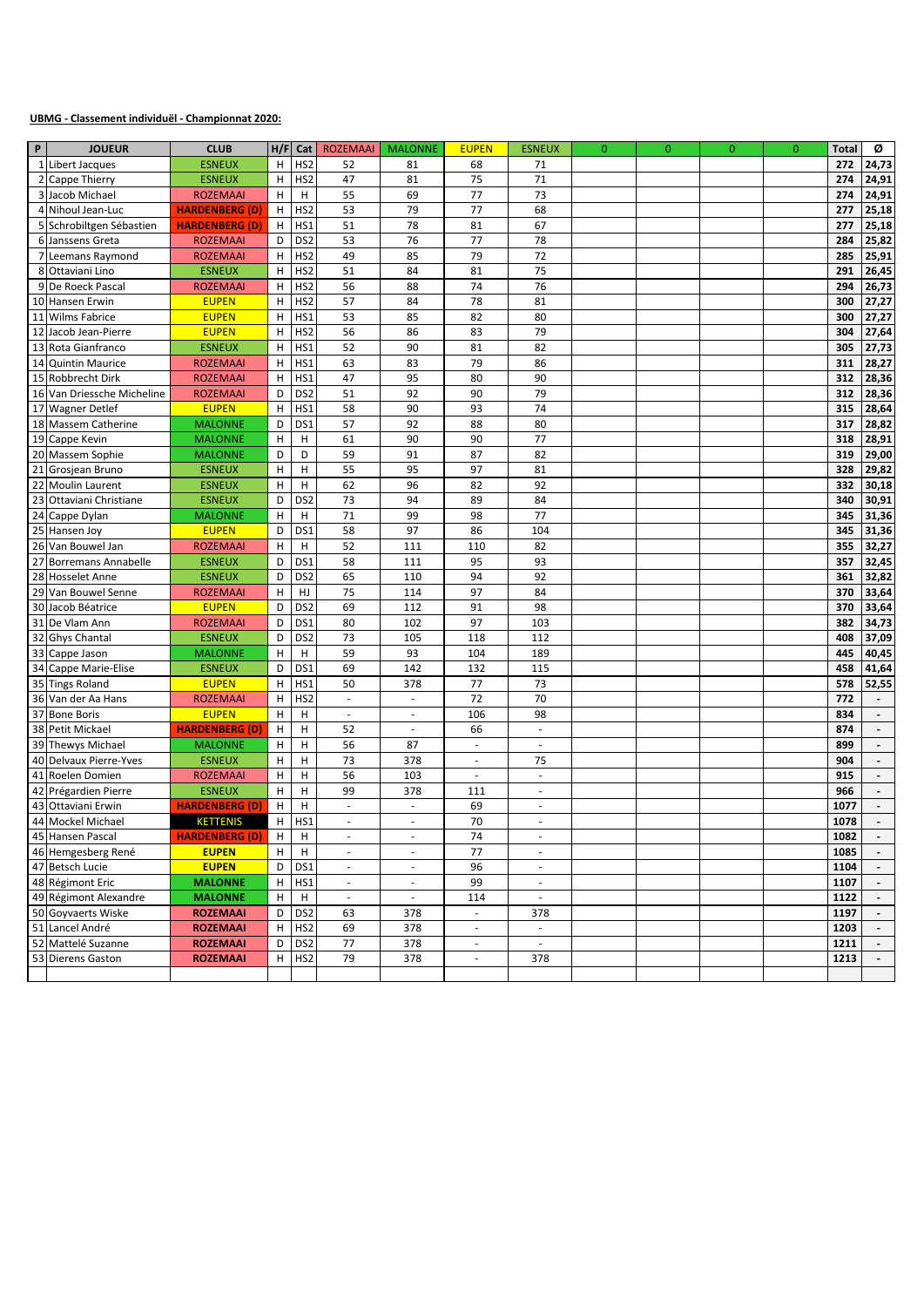#### **UBMG - classement individuël - catégories WMF: Championnat de Belgique 2020**

## **UBMG - Championnat de Belgique 2020: Dames**

| <b>JOUEUR</b>        | <b>CLUB</b>  | <b>ROZEMAAI</b> | <b>MALONNE</b>            | <b>EUPEN</b> | <b>ESNEUX</b> |  |  | <b>Total</b> | 74    |
|----------------------|--------------|-----------------|---------------------------|--------------|---------------|--|--|--------------|-------|
| <b>Massem Sophie</b> | MAL<br>LONNE | 50<br>--        | $^{\circ}$<br><u>J + </u> | ິີ<br>o      | 04            |  |  | 319          | 29,00 |

#### **UBMG - Championnat de Belgique : Dames seniores**

| P. | <b>JOUEUR</b>             | <b>CLUB</b>     | <b>ROZEMAAI</b>          | <b>MALONNE</b>           | <b>EUPEN</b>             | <b>ESNEUX</b>            |  |  | <b>Total</b> | Ø     |
|----|---------------------------|-----------------|--------------------------|--------------------------|--------------------------|--------------------------|--|--|--------------|-------|
|    | Janssens Greta            | <b>ROZEMAAI</b> | 53                       | 76                       | 77                       | 78                       |  |  | 284          | 25,82 |
|    | 2 Van Driessche Micheline | <b>ROZEMAAI</b> | 51                       | 92                       | 90                       | 79                       |  |  | 312          | 28,36 |
|    | 3 Massem Catherine        | <b>MALONNE</b>  | 57                       | 92                       | 88                       | 80                       |  |  | 317          | 28,82 |
| 4  | Ottaviani Christiane      | <b>ESNEUX</b>   | 73                       | 94                       | 89                       | 84                       |  |  | 340          | 30,91 |
|    | 5 Hansen Joy              | <b>EUPEN</b>    | 58                       | 97                       | 86                       | 104                      |  |  | 345          | 31,36 |
|    | 6 Borremans Annabelle     | <b>ESNEUX</b>   | 58                       | 111                      | 95                       | 93                       |  |  | 357          | 32,45 |
|    | <b>Hosselet Anne</b>      | <b>ESNEUX</b>   | 65                       | 110                      | 94                       | 92                       |  |  | 361          | 32,82 |
|    | 8 Jacob Béatrice          | <b>EUPEN</b>    | 69                       | 112                      | 91                       | 98                       |  |  | 370          | 33,64 |
|    | 9 De Vlam Ann             | <b>ROZEMAAI</b> | 80                       | 102                      | 97                       | 103                      |  |  | 382          | 34,73 |
|    | 10 Ghys Chantal           | <b>ESNEUX</b>   | 73                       | 105                      | 118                      | 112                      |  |  | 408          | 37,09 |
|    | 11 Cappe Marie-Elise      | <b>ESNEUX</b>   | 69                       | 142                      | 132                      | 115                      |  |  | 458          | 41,64 |
|    | 12 Betsch Lucie           | <b>EUPEN</b>    | $\overline{\phantom{a}}$ | $\overline{\phantom{0}}$ | 96                       | $\overline{\phantom{a}}$ |  |  | 1104         |       |
|    | 13 Goyvaerts Wiske        | <b>ROZEMAAI</b> | 63                       | 378                      | $\overline{\phantom{a}}$ | 378                      |  |  | 1197         |       |
|    | 14 Mattelé Suzanne        | <b>ROZEMAAI</b> | 77                       | 378                      | $\overline{\phantom{a}}$ | $\overline{\phantom{a}}$ |  |  | 1211         |       |
| 15 |                           |                 |                          |                          |                          |                          |  |  |              |       |

## **UBMG - Championnat de Belgique : Hommes**

| P  | <b>JOUEUR</b>        | <b>CLUB</b>           | <b>ROZEMAAI</b>          | <b>MALONNE</b>           | <b>EUPEN</b>             | <b>ESNEUX</b>            |  |  | <b>Total</b> | Ø     |
|----|----------------------|-----------------------|--------------------------|--------------------------|--------------------------|--------------------------|--|--|--------------|-------|
|    | Jacob Michael        | <b>ROZEMAAI</b>       | 55                       | 69                       | 77                       | 73                       |  |  | 274          | 24,91 |
|    | Cappe Kevin          | <b>MALONNE</b>        | 61                       | 90                       | 90                       | 77                       |  |  | 318          | 28,91 |
|    | Grosjean Bruno       | <b>ESNEUX</b>         | 55                       | 95                       | 97                       | 81                       |  |  | 328          | 29,82 |
| 4  | Moulin Laurent       | <b>ESNEUX</b>         | 62                       | 96                       | 82                       | 92                       |  |  | 332          | 30,18 |
|    | Cappe Dylan          | <b>MALONNE</b>        | 71                       | 99                       | 98                       | 77                       |  |  | 345          | 31,36 |
| 6  | Van Bouwel Jan       | <b>ROZEMAAI</b>       | 52                       | 111                      | 110                      | 82                       |  |  | 355          | 32,27 |
|    | Cappe Jason          | <b>MALONNE</b>        | 59                       | 93                       | 104                      | 189                      |  |  | 445          | 40,45 |
| 8  | <b>Bone Boris</b>    | <b>EUPEN</b>          | $\overline{\phantom{a}}$ | $\overline{\phantom{a}}$ | 106                      | 98                       |  |  | 834          |       |
| 9  | <b>Petit Mickael</b> | <b>HARDENBERG (D)</b> | 52                       | $\overline{\phantom{0}}$ | 66                       | $\overline{\phantom{0}}$ |  |  | 874          |       |
|    | 10 Thewys Michael    | <b>MALONNE</b>        | 56                       | 87                       | $\overline{\phantom{0}}$ | $\overline{\phantom{0}}$ |  |  | 899          |       |
| 11 | Delvaux Pierre-Yves  | <b>ESNEUX</b>         | 73                       | 378                      | $\overline{\phantom{0}}$ | 75                       |  |  | 904          |       |
|    | 12 Roelen Domien     | <b>ROZEMAAI</b>       | 56                       | 103                      | $\overline{\phantom{0}}$ | $\overline{\phantom{a}}$ |  |  | 915          |       |
|    | 13 Prégardien Pierre | <b>ESNEUX</b>         | 99                       | 378                      | 111                      | $\overline{\phantom{0}}$ |  |  | 966          |       |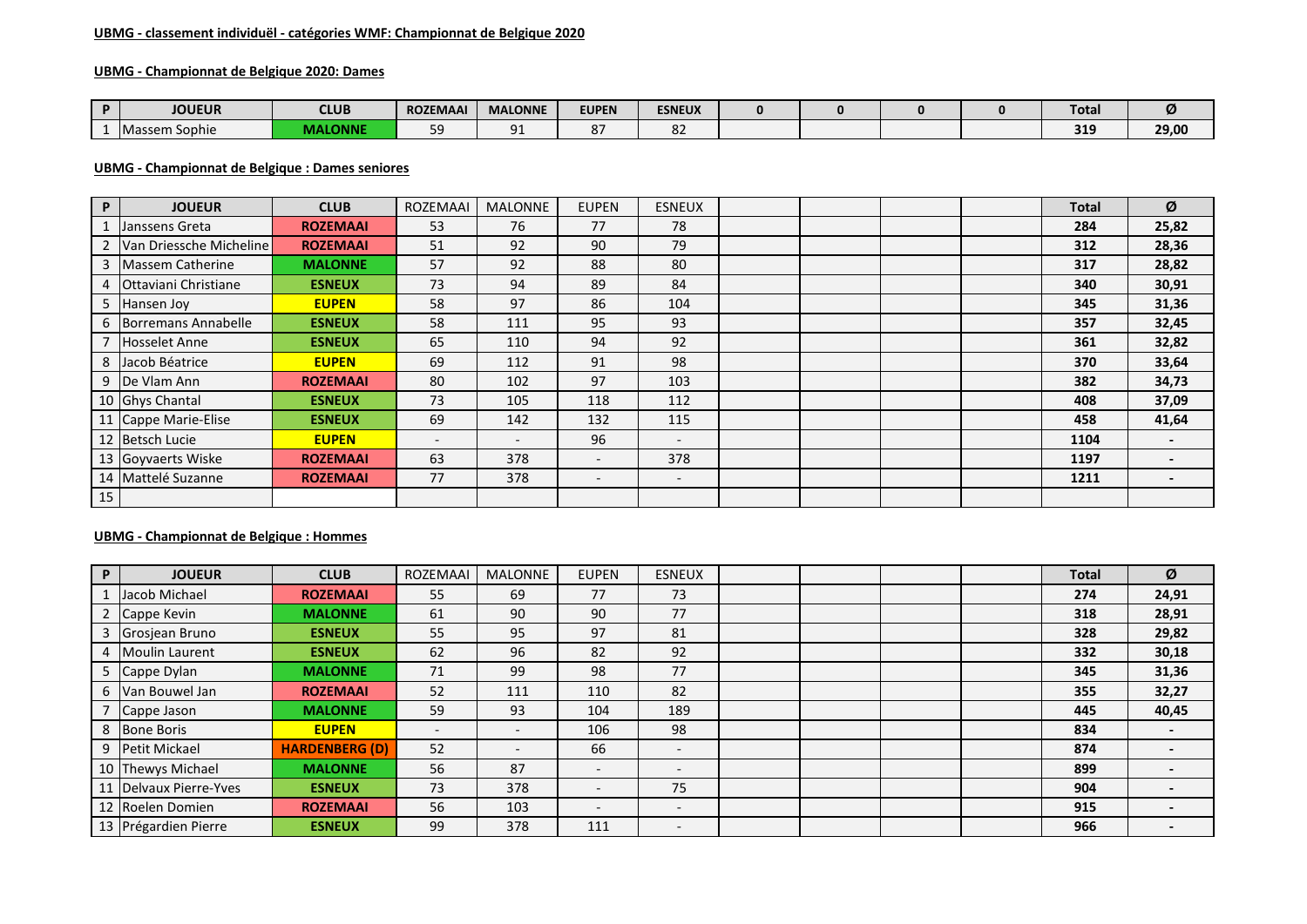## **UBMG - Championnat de Belgique : Hommes seniors**

| $\mathsf P$    | <b>JOUEUR</b>          | <b>CLUB</b>           | ROZEMAAI                 | <b>MALONNE</b>           | <b>EUPEN</b>             | <b>ESNEUX</b>            |  |  | <b>Total</b> | Ø                        |
|----------------|------------------------|-----------------------|--------------------------|--------------------------|--------------------------|--------------------------|--|--|--------------|--------------------------|
|                | Libert Jacques         | <b>ESNEUX</b>         | 52                       | 81                       | 68                       | 71                       |  |  | 272          | 24,73                    |
| $\overline{2}$ | Cappe Thierry          | <b>ESNEUX</b>         | 47                       | 81                       | 75                       | 71                       |  |  | 274          | 24,91                    |
| 3              | Nihoul Jean-Luc        | <b>HARDENBERG (D)</b> | 53                       | 79                       | 77                       | 68                       |  |  | 277          | 25,18                    |
| 4              | Schrobiltgen Sébastien | <b>HARDENBERG (D)</b> | 51                       | 78                       | 81                       | 67                       |  |  | 277          | 25,18                    |
|                | 5 Leemans Raymond      | <b>ROZEMAAI</b>       | 49                       | 85                       | 79                       | 72                       |  |  | 285          | 25,91                    |
|                | 6 Ottaviani Lino       | <b>ESNEUX</b>         | 51                       | 84                       | 81                       | 75                       |  |  | 291          | 26,45                    |
| $\overline{7}$ | De Roeck Pascal        | <b>ROZEMAAI</b>       | 56                       | 88                       | 74                       | 76                       |  |  | 294          | 26,73                    |
|                | 8 Hansen Erwin         | <b>EUPEN</b>          | 57                       | 84                       | 78                       | 81                       |  |  | 300          | 27,27                    |
| 9              | <b>Wilms Fabrice</b>   | <b>EUPEN</b>          | 53                       | 85                       | 82                       | 80                       |  |  | 300          | 27,27                    |
|                | 10 Jacob Jean-Pierre   | <b>EUPEN</b>          | 56                       | 86                       | 83                       | 79                       |  |  | 304          | 27,64                    |
|                | 11 Rota Gianfranco     | <b>ESNEUX</b>         | 52                       | 90                       | 81                       | 82                       |  |  | 305          | 27,73                    |
|                | 12 Quintin Maurice     | <b>ROZEMAAI</b>       | 63                       | 83                       | 79                       | 86                       |  |  | 311          | 28,27                    |
|                | 13 Robbrecht Dirk      | <b>ROZEMAAI</b>       | 47                       | 95                       | 80                       | 90                       |  |  | 312          | 28,36                    |
|                | 14 Wagner Detlef       | <b>EUPEN</b>          | 58                       | 90                       | 93                       | 74                       |  |  | 315          | 28,64                    |
|                | 15 Tings Roland        | <b>EUPEN</b>          | 50                       | 378                      | 77                       | 73                       |  |  | 578          | 52,55                    |
|                | 16 Van der Aa Hans     | <b>ROZEMAAI</b>       | $\overline{\phantom{0}}$ | $\overline{\phantom{a}}$ | 72                       | 70                       |  |  | 772          | $\overline{\phantom{a}}$ |
|                | 17 Mockel Michael      | <b>KETTENIS</b>       | $\overline{\phantom{a}}$ | $\overline{\phantom{a}}$ | 70                       | $\overline{\phantom{a}}$ |  |  | 1078         | $\blacksquare$           |
|                | 18 Régimont Eric       | <b>MALONNE</b>        | $\overline{\phantom{a}}$ |                          | 99                       | $\overline{\phantom{a}}$ |  |  | 1107         |                          |
|                | 19 Lancel André        | <b>ROZEMAAI</b>       | 69                       | 378                      | $\overline{\phantom{a}}$ | $\overline{\phantom{a}}$ |  |  | 1203         | $\overline{\phantom{0}}$ |
|                | 20 Dierens Gaston      | <b>ROZEMAAI</b>       | 79                       | 378                      | $\overline{\phantom{a}}$ | 378                      |  |  | 1213         | $\blacksquare$           |
| $\frac{21}{2}$ |                        |                       |                          |                          |                          |                          |  |  |              |                          |
| 22             |                        |                       |                          |                          |                          |                          |  |  |              |                          |

## **UBMG - Championnat de Belgique : Garçons**

| <b>D</b> | <b>JOUEUR</b>    | <b>CLUB</b>     | ROZEMAAI | <b>MALONNE</b> | <b>EUPEN</b> | <b>ESNEUX</b> |  |  | <b>Total</b> | ∽     |
|----------|------------------|-----------------|----------|----------------|--------------|---------------|--|--|--------------|-------|
|          | Van Bouwel Senne | <b>ROZEMAAI</b> | $-$      | 114            | ∩¬           | ౦             |  |  | 370          | 33,64 |
|          |                  |                 |          |                |              |               |  |  |              |       |

## **UBMG - Championnat de Belgique : Filles**

| <b>JOUEUR</b> | <b>CLUB</b> | ROZEMAAI | MALONNE | <b>EUPEN</b> | <b>ESNEUX</b> |  |  | <b>Total</b> | Ø |
|---------------|-------------|----------|---------|--------------|---------------|--|--|--------------|---|
|               |             |          |         |              |               |  |  |              |   |
|               |             |          |         |              |               |  |  |              |   |
|               |             |          |         |              |               |  |  |              |   |